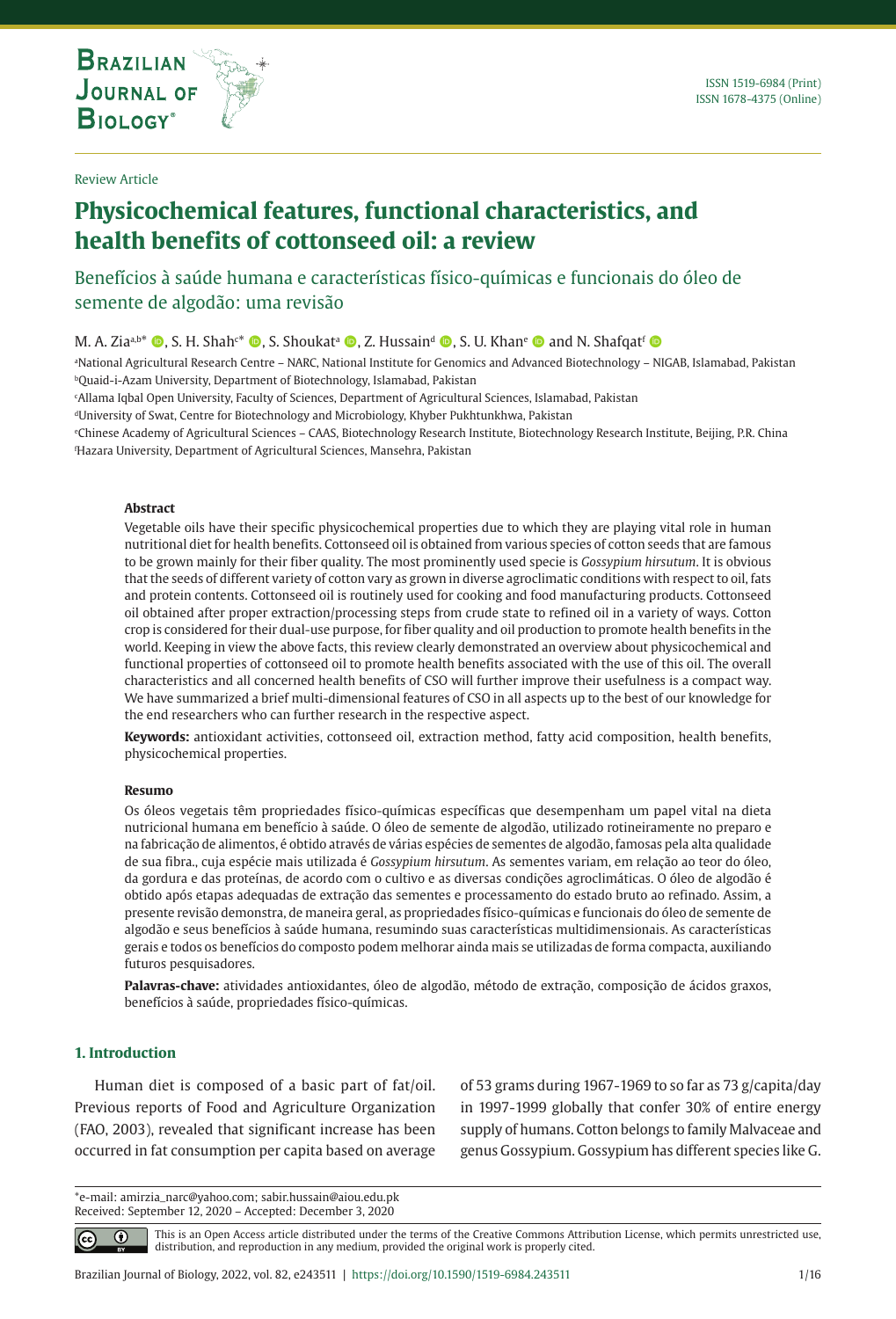hirsutum, G. barbadense, G. arboreum and G. herbaceum of profitable significance (Percival et al., 1999; Wendel and Cronn, 2002). Out of these cultivated species, two are tetraploids (G. hirsutum and G. barbadense, 2n=52), and the remaining two species are diploids i.e. G. arboreum and G. herbaceum, 2n=26). Fiber of cotton is an excellent model which is mainly deal with elongation of plant cell, cell wall and biosynthesis of cellulose (Kim and Triplett, 2001). It has been reported that genus Gossypium consist of about 50 species, out of which 45 species are diploid (2n=2x=26) and 5 are tetraploids (2n=2x=52). Cotton diploid species include 8 types of genome, indicated by A-G and K genomes respectively (Wendel and Cronn, 2002). It has been further evaluated that A genome of diploids and tetraploids species make spin-able fiber and are cultivated on a small scale, while the D genome species do not possess this character (Applequist et al., 2001). There are variations in genomes size i.e. A, D and AD genomes, about three fold from 885 Mb in the D genome to 2,500 Mb in the tetraploid genome (Hendrix and Stewart, 2005). Globally, a lot of cotton varieties have been developed along with superior yield and production [\(Van Esbroeck](https://acsess.onlinelibrary.wiley.com/action/doSearch?ContribAuthorStored=van+Esbroeck%2C+G+A) et al., 1999). Gossypium hirsutum is the most important out of all species due to their high cultivation and production of fiber, food and oil on this planet. The cotton plant is cultivated on tropical and subtropical regions of the world like America, Africa, and India. The maximum diversity in wild species of cotton is in Mexico, Australia and Africa respectively.

## **2. Cotton taxonomy**

Kingdom: Plantae Division: Magnoliophyta Class: Magnoliopsida Order: Malvales Family: Malvaceae Genus: Gossypium

## **3. World cotton and cottonseed oil production**

After soybean, cotton plant is considered as one of the best source of protein and also it is the fifth major

**Table 1.** Commonly used commercial oils.

oilseed crop after soybean, palm, canola and sunflower (Sawan et al., 2006). The list of commonly used commercial oils is given in Table 1. Cottonseed oil extraction plants are mainly in China, India, Pakistan, the United States, Brazil, and Turkey (5 million tonnes per year production. Typically the three main fatty acids in this oil are palmitic acid, oleic acid, and linoleic acid with an average percentage of 22, 20, and 54, respectively (Sekhar and Rao, 2011). Cotton crop is also well-known for their dual-use purpose, one for its fiber producing nature and secondly it contributes about 4% of vegetable oil production in the world (Ashraf, 2002). In Pakistan, it shares round about 65-70% in the local edible oil industry (Khan and Hassan, 2011). Their seeds are directly or indirectly used in the food of human and livestock as well (Bertrand et al., 2005; Elangovan et al., 2006). The seeds are a good source of oil (18-25%) and 20-25% protein (Saxena et al., 2011). The production of cottonseed oil is varying from country to country, due to which the choice of sale of cottonseed is increased in the international market (Tables 2 and 3).

## **4. Value-added products of cotton**

It has been reported that cotton importance is crucial in various food products like shortening, margarine, liquid oils, and other processed fats and oils become important constituents in food products prepared in the home, in restaurants, and by food processors (Gerasimidis et. al., 2007). Hitherto, cottonseed oil was considered as the prime oil source in the United States for all four food product categories. The US vegetable oil industry was developed with cottonseed oil as the original source oil and it dominated this market for almost 100 years. Even though maximum food products are prepared today were developed with a shortening, margarine or an oil product containing cottonseed oil. Disparate of new source oils, cottonseed oil is more widespread source of oil for the running of the preferred functionality for most products. No doubt that cottonseed oil or another β- crystal former is essential to produce interpretations with soybean, sunflower, canola and corn oils, to yield a smooth, plastic, and consistency.

|                | %<br><b>Saturated</b><br>fatty<br>$acid^*$ | % Linolenic<br>acid (Poly,<br>Omega-3<br>$C18:3$ <sup>*</sup> | % Linolenic<br>acid (Poly,<br>Omega-6<br>$C18:2$ <sup>*</sup> | % Oleic acid<br>(Mono.<br>$C18:1$ <sup>*</sup> | <b>Hydrogenation for</b><br>commercial uses | <b>Smoke</b><br>Point* | <b>Taste</b>    |
|----------------|--------------------------------------------|---------------------------------------------------------------|---------------------------------------------------------------|------------------------------------------------|---------------------------------------------|------------------------|-----------------|
| Sunflower Oil  | 9                                          | Trace                                                         | 26                                                            | 65                                             | No                                          | 450                    | Clean           |
| Corn Oil       | 12.7                                       | 0.7                                                           | 58                                                            | 24.2                                           | No                                          | 410                    | Clean           |
| Soybean Oil    | 14.4                                       | 6.8                                                           | 51                                                            | 22.8                                           | Yes                                         | 450                    | Clean           |
| Canola Oil     | 7.1                                        | 9.3                                                           | 20.3                                                          | 56.1                                           | Yes                                         | 435                    | Clean           |
| Cottonseed Oil | 25.7                                       | 0.2                                                           | 51.5                                                          | 17.8                                           | No                                          | 450                    | Clean           |
| Olive Oil      | 13.5                                       | 0.6                                                           | 7.9                                                           | 72.5                                           | No                                          | 280                    | <b>Distinct</b> |

Source: USDA Nutrient Database, Release 14 (\*NSA data from industry sources, 2002)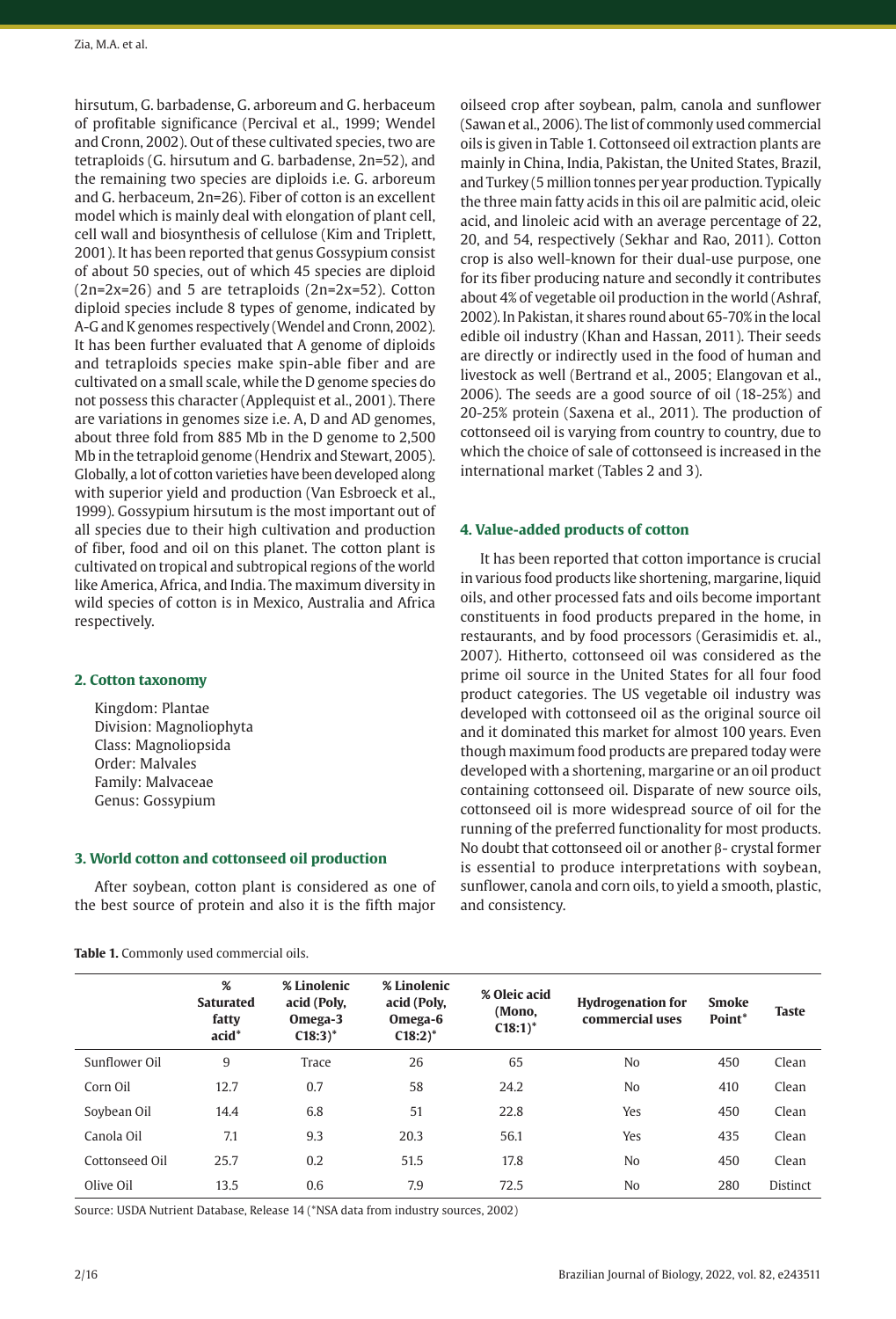**Table 2.** World cotton production (1,000 bales).

| Countries            | Year<br>2007-08 | Year<br>2008-09 | Year<br>2009-10 | Year<br>2010-11 |
|----------------------|-----------------|-----------------|-----------------|-----------------|
| China                | 37,000          | 36,700          | 32,000          | 30,500          |
| India                | 24.000          | 22,600          | 23,000          | 25.400          |
| <b>United States</b> | 19.207          | 12.815          | 12,188          | 18.104          |
| Pakistan             | 8.600           | 8.700           | 9.600           | 8.800           |
| <b>Brazil</b>        | 7.360           | 5.480           | 5.450           | 8.500           |
| Australia            | 640             | 1.500           | 1.775           | 4.200           |
| <b>Uzbekistan</b>    | 5.350           | 4.600           | 3.900           | 4.100           |
| Other                | 17.519          | 14.686          | 13.471          | 14.985          |
| Total                | 119,676         | 107.081         | 101.384         | 114.589         |

**Table 3.** World cottonseed oil production (1,000 tonnes).

| <b>Countries</b>     | Year<br>2007-08 | Year<br>2008-09 | Year<br>2009-10 | Year<br>2010-11 |
|----------------------|-----------------|-----------------|-----------------|-----------------|
| China                | 1.625           | 1.600           | 1.466           | 1,389           |
| India                | 1.062           | 1.030           | 1.045           | 1,150           |
| Pakistan             | 520             | 497             | 540             | 530             |
| <b>Brazil</b>        | 380             | 318             | 326             | 460             |
| <b>United States</b> | 389             | 303             | 280             | 377             |
| <b>Uzbekistan</b>    | 313             | 249             | 224             | 221             |
| Turkey               | 166             | 116             | 93              | 110             |
| Others               | 758             | 666             | 661             | 743             |
| Total                | 1.625           | 1.600           | 1.466           | 1.389           |

## **5. Cottonseed meal**

To prepare the cotton seed meal the cotton seed is delinted and decorticated. Cottonseed meal has to be in the majority of bound form of gossypol in contrast to whole cottonseed. Once their separation from the hull, the cottonseed meats are moistened, flaked and cooked prior to set on an expander. Then they are extracted (acetone and aqueous acetone extraction Gerasimidis et. al., 2007), desolventized (aqueous acetone) and toasted before being ground into a meal (Jones and King, 1996). Data from various surveys of National Cottonseed Products Association (NCPA) revealed that the free gossypol levels in meal prepared with the method of expander-solvent has been remained very low i.e. less than 0.18% (Forster Junior and Calhoun, 1995; Park Waldroup, 2000).

# **6. Whole cottonseed**

While dealing with whole cottonseed these processes namely roasting, extruding and cracking has enhanced their digestion in certain testing but on the other hand it has also augmented the accessibility of free gossypol in a number of experiments. Particularly in the case of PIMA seed contain a small number of lint fibers attached

to prolong their residence time in the rumen (Kirk and Higginbotham, 1999).

# **7. Cottonseed oil**

The oxidative stability of cotton seed oil occurs due to their fatty acids profile. Tocopherols which are present in cottonseed oil (CSO) that inhibits rancidity development and hence contribute their stability in the product obtained for long shelf life. CSO is naturally hydrogenated oil and is fit for heart as it contains different fatty acids like palmitic, stearic, oleic, linoleic and linoleinic in enough amounts. Oil of cottonseed has also get significance in preparation of foods because of its high smoke point (232 ºC) as compared to other cooking oils and it is quite good to be used for the frying purposes of food items (O'Brien and Wakelyn, 2005). Cottonseed oil is used in the making of biscuits, potato chips, crackers, doughnuts and in ice cream preparation.

#### **8. Refined cottonseed oil**

Refined Cottonseed oil (CSO) has a soft flavor and golden color. Refined CSO has been used in a lot of other purposes excluding of food items like in the production of biodiesel, in paint industry and has the potential in environmentally accepted lubricant additive to promote the lubricating capabilities of the base oil SAE 20 W50 (Figure 1). In Industrial point of view, refined cottonseed oil contains alkyl resins used for interior paints, unique lubricants and soft soaps (Ertugrul and Filiz, 2004).

#### **9. Cooking and salad oil sources**

Currently, cooking and salad oils are the only edible fat and oil products with increased consumption numbers. Cottonseed oil was the prime cooking and salad oil utilized at 1950s and on routine basis in the United States. CSO has lost its supremacy being used in shortenings and margarines in the early 1950s, however it remained the favorite liquid oil because of flavor trouble linked with soybean oil. Later, their demand was decreased as a source of salad and cooking oil in the market due to the reason that the problems associated with flavor of soybean oil has been recovered with advancement in technology. Exports of CSO helped to sustain the best pricing in the market locally. The main use of liquid CSO in the United States is as cooking oil to get snack foods. The exclusive CSO taste convey a pleasant, steady flavor to potato chips and other salty snacks unfeasible by means of other frying oils that require the nutty fried flavor note.

#### **10. Cottonseed meal as organic fertilizer**

The cottonseed meal can be used as organic fertilizer when dried because it includes about 41% protein and have some other nutrients like fatty acids (omega-9). It has the potential to be mixed with other natural fertilizers to advance their dominance as well. Owing to their natural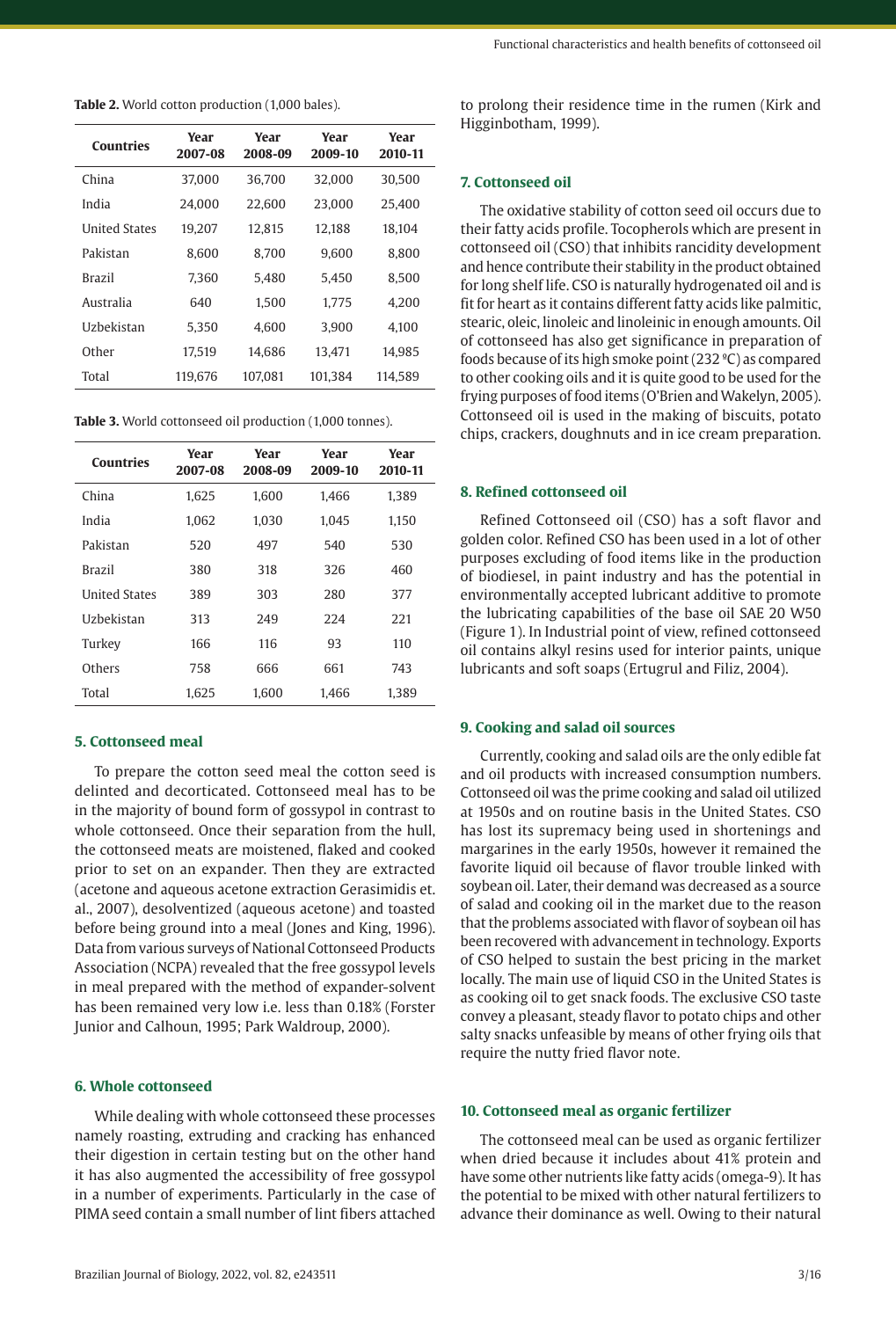

**Figure 1.** Overview of cottonseed oil.

nutrients, cottonseed meal has been applied to improve soil quality and facilitate to keep moisture level constant. Due to this property it provides as an excellent source of natural fertilizers in dry areas. Cottonseed meal fertilizers can be used for roses, camellias, or vegetable gardens.

# **11. Cottonseed oil extraction methods**

CSO is cooking oil extracted from the delinted and decorticated cottonseed. The purified cottonseed initially being passed from a chain of pressure rolls to make slim flakes, then after that flakes are passed from steam pressure, due to which oil cells are ruptured. Later on, the flakes are moreover compressed in hydraulic presses. Besides hydraulic pressing, they are processed in constant screw-type expeller that eliminates oil at high pressure. There are different methods available for oil extraction from seeds. The most common methods are discussed in details for cottonseed oil extraction.

## *11.1. Solvent extraction method*

Solvent extraction method is widely used for oil extraction from seeds but in case of soybean oil its use is not up to a larger extent. It is studied that normal yield of cottonseed oil is about 16-17%. In this method, crude oil is treated to obtain refined scores (grade). After that it involves alkali refining for the removal of impurities, the next step is bleaching with activated clays and at last vacuum steaming to eliminate traces of odour (Encyclopaedia Americana International, 2001). Cottonseed is used for various purposes but production of oil has its own importance in daily life. Crude cottonseed oil is processed prior to use in the food products. The first step in this process is refining. During refining step, dark colors materials are removed and clear yellow oil appear at the end in this process. A lot of solvents and their mixtures have been reported in literature like heptane, acetone, ethanol-water azeotrope, methyl-pentane, isohexane, petroleum-ether, trichloroethane, chlorinated hydrocarbons, alcohols for

oil extraction from different oilseeds including cotton (Conkerton et al., 1995; Wan et al., 1995a; Gandhi et al., 2003; Liauw et al., 2008; Kuk et al., 2005; Sayyar et al., 2009). The best method out of all these is the use of alcohols because of their high threshold limit in the environment. Feng (2010) has mentioned that simultaneous extraction of cottonseed oil and gossypol by using mixture of methanol and hexane thus reducing gossypol to 0.014% and hence making the cottonseed cake fit for feed.

# *11.2. Hydraulic pressing*

Cottonseed oil extraction through hydraulic pressing was started in nineteenth century. Hydraulic pressing was the prime source used for the separation of oil from cottonseed. As cotton spinning, weaving, and ginning operations improved during the eighteenth century and more cottonseed became available for crushing, the laborintensive hydraulic press operation quickly yielded to the continuous screw press in the early 1900s. As edible oil increased market worth and equally hydraulic and screw press left about 20% of the existing oil in the press cake. Later on, research was started to discover a suitable solvent for the extraction of oil remaining in the cake. This attempt led to the pre-press solvent extraction process in the 1930s. Due to the discovery of this mutual combination of mechanical and solvent extraction press cake recovered about 97% of the available oil in the cottonseed. Extra productivity in terms of oil quality got expander-solvent extraction of cottonseed oil extreme business in the 1970s. Still so far, cottonseed is processed through these 3 processes (screw press extraction, pre-press solvent extraction and expandersolvent extraction) in different parts of the world. The ideal process for cottonseed fluctuates from region to region inside a country (O'Brien and Wan 2001). Hydraulic press oil mills remained up to 1950s and then it was replaced with continuous screw presses and continuous solvent extraction plants, as these required few labors and has the capacity to work at superior rates.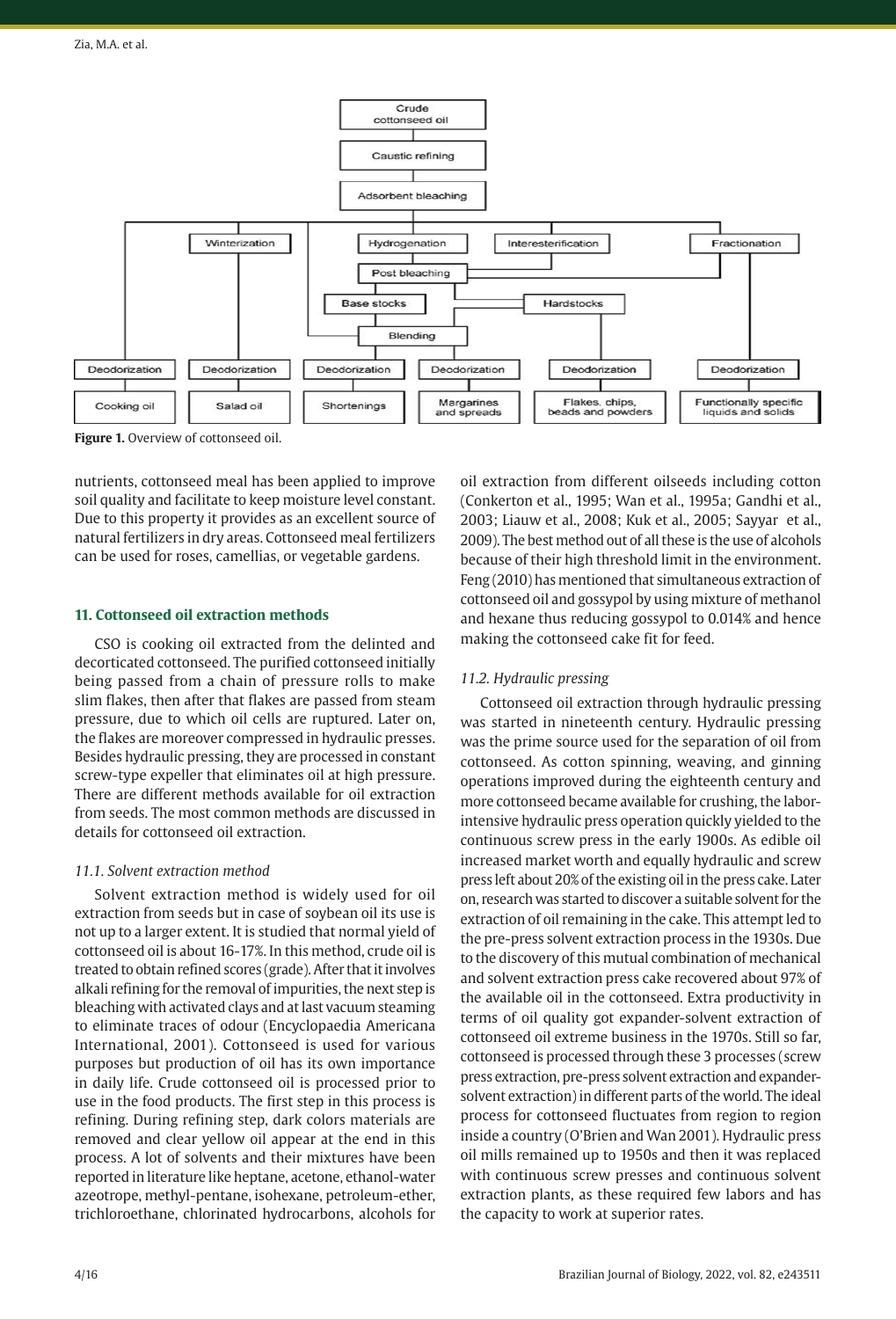# *11.3. Extraction of cottonseed oil using subcritical water technology*

In this method of cottonseed oil extraction through subcritical water, the efficiencies of extraction ranges at a limit of temperature 180–280°C. The average size of particle varies from 3 mm to less than 0.5 mm, whereas the ratios of water: seed (0.5:1, 1:1, and 2:1) and time of extraction fall in the range of 5–60 min were maintained. The extracted cottonseed oil composition through subcritical water, was further examined by using gas-liquid chromatography and compared with that extracted using traditional hexane extraction. The optimized protocol through subcritical water method revealed that the extracted cottonseed oil was the same as that of traditional method of extraction through hexane (Abdelmoez et al., 2011).

## *11.4. Microwave-assisted extraction*

This is a new method of cottonseed oil extraction which has the potential to decrease the extraction time and solvent consumption. Through Microwave-assisted extraction (MAE), the main focus was aimed on oxidative stability and physicochemical properties of cottonseed oil. According to the findings of Taghvaei et al., 2014 the best extraction conditions include irradiation time for 3.57min; moisture content of cottonseed was 14% and cottonseed to solvent ratio 1:4, due to this process the extraction effectiveness reached up to 32.6%, while other contents like total phenolics 46 ppm, free fatty acids 0.7%, peroxide value of 0.2 and 11.5h of Rancimat oxidative stability at 110C. MAE cottonseed oil was determined through GC analysis and their results showed that palmitic acid (23.6%), stearic acid (2.3%), oleic acid (15.6%) and linoleic acid (55.1%), were not significant as compared to control cottonseed oil as extracted through conventional method. MAE oil samples obtained from the whole cottonseed possesses long-term stability, as compared to oil samples having BHT (Taghvaei et al., 2014).

MAE is a new method that has been studied extensively by many researchers (Camel, 2000; Amarni & Kadi, 2010). The effectiveness of MAE process depends on the time and temperature of extraction, sample ratio and nature of both the solvent and the solid matrix (Terigar et al., 2010). Reports are available that microwaves demolish cell and tissue structures in plant like oilseeds resulting in better extraction. The reason is that as heat produced due to the movement of the polar molecules, and thus the cellular proteins are denatured (Chemat et al., 2005; Azadmard-Damirchi et al., 2010). It has been well studied that moisture of oilseeds (cotton) before extraction play a vital role in extraction efficiency. The oil of cottonseed contains 30% of saturated fatty acids which is stable and is consumed mainly as frying oil formulations (Shahidi, 2005). Therefore, it is subjected more often to high temperatures and moisture during frying. It has been observed that food moisture content, oxygen and high temperatures have caused a variety of chemical changes and loss of antioxidants like steam distillation of antioxidants, oxidation of phenolic compounds, reduction of their prooxidative activity due to reaction with fried materials and polymerisation (Pokorny et al., 2000).

## **12. Physicochemical characteristics of cottonseed oil**

Crude cottonseed oil is mainly derived from two species of cotton i.e. *G. hirsutum* and *G. barbadense* due to its unique properties like flavor, dark reddish brown color of their seed. Cottonseed oil has the presence of C16 and C18 fatty acids due to which it has no more than 2 double bonds the cotton oil contains about 50% polyunsaturated fatty acids, mainly linoleic acid. Therefore, this crude oil has less oxidative stability than olive oil, palm oil, peanuts oil, rapeseeds oil and others. Various factors affecting variation in cottonseed oil mainly includes soil, fertilizer, genotype and environmental conditions (Cherry, 1983; Jones and King, 1996).

Physical as well as chemical properties of fats and oils are mainly determined by fatty acids that they possess and their position within the triacylglycerol molecule (Table 4). Chemically, all fats and oils are esters of glycerol and fatty acids. However, physical properties of natural fats and oils are extensively different. This is because (i) the ratio of the fatty acids differs more than broad range, and (ii) the structures of triacylglycerol vary for each individual oil and fat. Commonly fats and oils are termed as triacylglycerols (triglycerides) as the glycerol molecule has three hydroxyl groups where a fatty acid can be attached. In addition, all triacylglycerols have similar glycerol unit, thus the different properties is contributed due to fatty acids. The following three reasons are accompanied for the variation in fatty acid components; (i) chain length, (ii) the number and position of the double bonds, and (iii) the position of the fatty acids within the glycerol molecule. So any change in these characters is applied for differences in the chemical and physical properties practiced with edible fats and oils.

## **13. Cottonseed oil fatty acid composition**

Cottonseed oil profile of fatty acid is representative of the oleic–linoleic cluster of vegetable oils, as these two unsaturated fatty acids composed of just about 75% of the total fatty acids (Figure 2 & 3). Furthermore, their

| <b>Characteristics</b>              | <b>Typical</b> | Range          |
|-------------------------------------|----------------|----------------|
| Specific gravity g/cc at $25/25$ °C |                | 0.916-0.918    |
| Refractive index at 25°C            |                | 1.468-1.472    |
| Iodine value                        | 110.7          | $99.0 - 113.0$ |
| Saponification number               |                | 189-198        |
| Unsaponifiable matter (%)           |                | $0.5 - 0.7$    |
| Titer $(^{\circ}C)$                 |                | $30.0 - 37.0$  |
| Melting point $(^{\circ}C)$         |                | $10.0 - 16.0$  |
| Cloud point $(^{\circ}C)$           |                | $-1.1 - 3.3$   |
| Pour point $(^{\circ}C)$            |                | $-3.9-0$       |
| Cold test (h)                       | $\Omega$       |                |
| *AOM stability (h)                  | 15.0           |                |
|                                     |                |                |

**Table 4.** Typical refined cottonseed oil analytical characteristics.

\*Active Oxygen Method.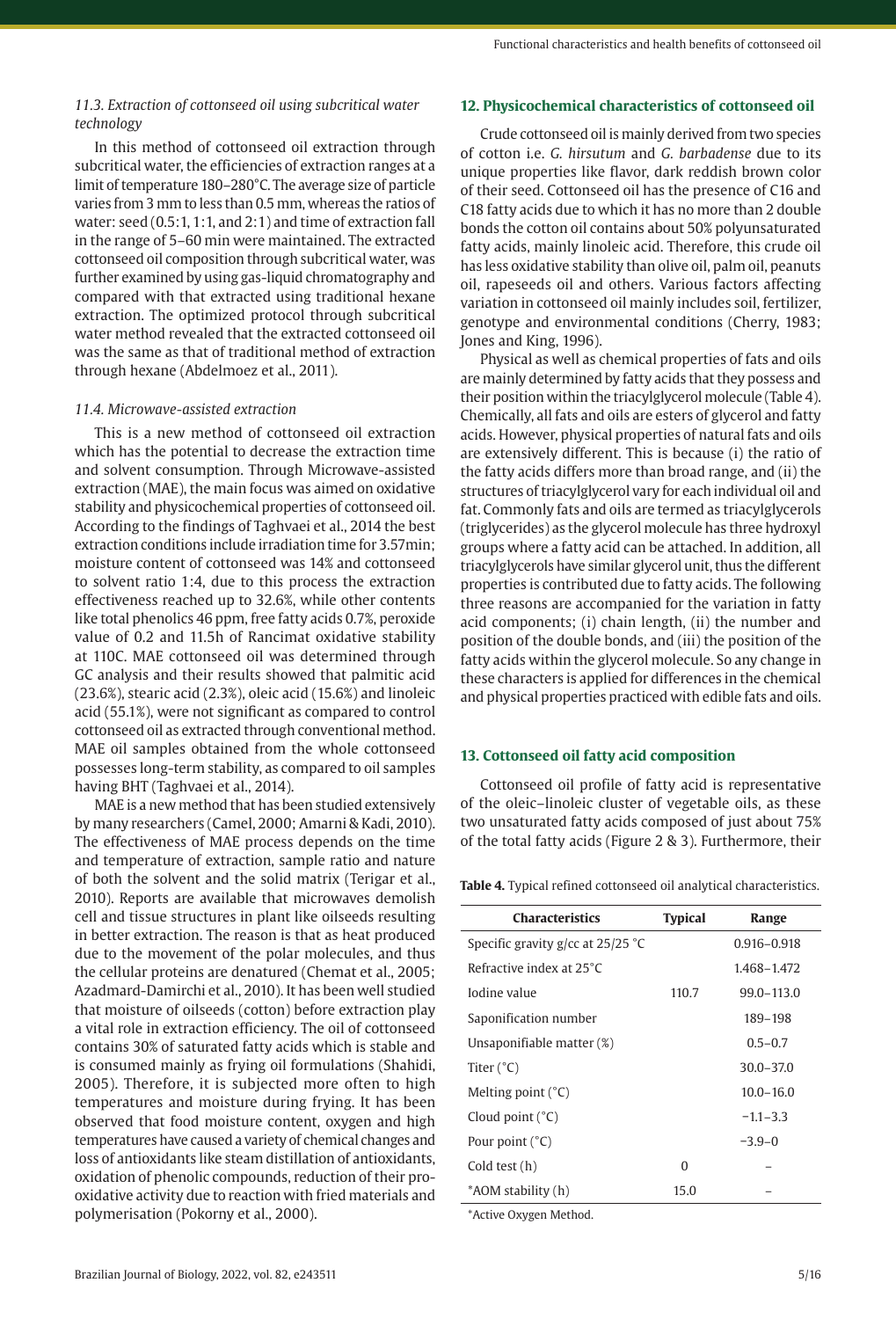

**Figure 2.** Functional compounds present in cottonseed oil (Firestone, 1999).



**Figure 3.** Functional compounds namely Gadoleic acid, Eicosadienoic acid, Linolenic acid and Erucic acid present in cottonseed oil (Firestone, 1999).

individual contribution is round about 22% of oleic, while linoleic makes up 52% and linolenic acid is commonly less than 1%. Palmitic acid, a saturated fatty acid usually associated with β- crystals, makes up around 24% of the total (Zhong et al., 2013). On the other hand, very trace amount of other saturated fatty acids like stearic and myristic, are being detected in typical cottonseed oils. It has been reported by Bailey (1948) that upland cottonseed oils composition will hardly fall outside of these ranges i.e. total saturated fatty acids 23–28%, oleic acid 22–28% and 44–53% of linoleic acid. The acceptable range of fatty acids prescribed by Codex in 1997 for cottonseed oil is shown in Table 5 (Firestone, 1999). It has been noted that both factors play a significant effect on oil quantity. The oil content of moisture and lint-free seeds ranged from 23.2% to 25.7% depending on location. Significant variation in cottonseed oil was found in the key six fatty acids inside cultivars and location. Out of all, five of them have significant interactions between cultivar and location. Variation was observed in linoleic acid ranged from 49.07% to 57.64%. Similarly, Palmitic acid falls in the range of 21.63% for Acala variety grown in Lubbock to 26.18% for a Lockett variety grown in Corpus Christi. It has been studied that agronomic practices and weather conditions for a locality may play role due to observed variation. Variations in oil quantity are not well studied in cotton, further work is required in this dimension.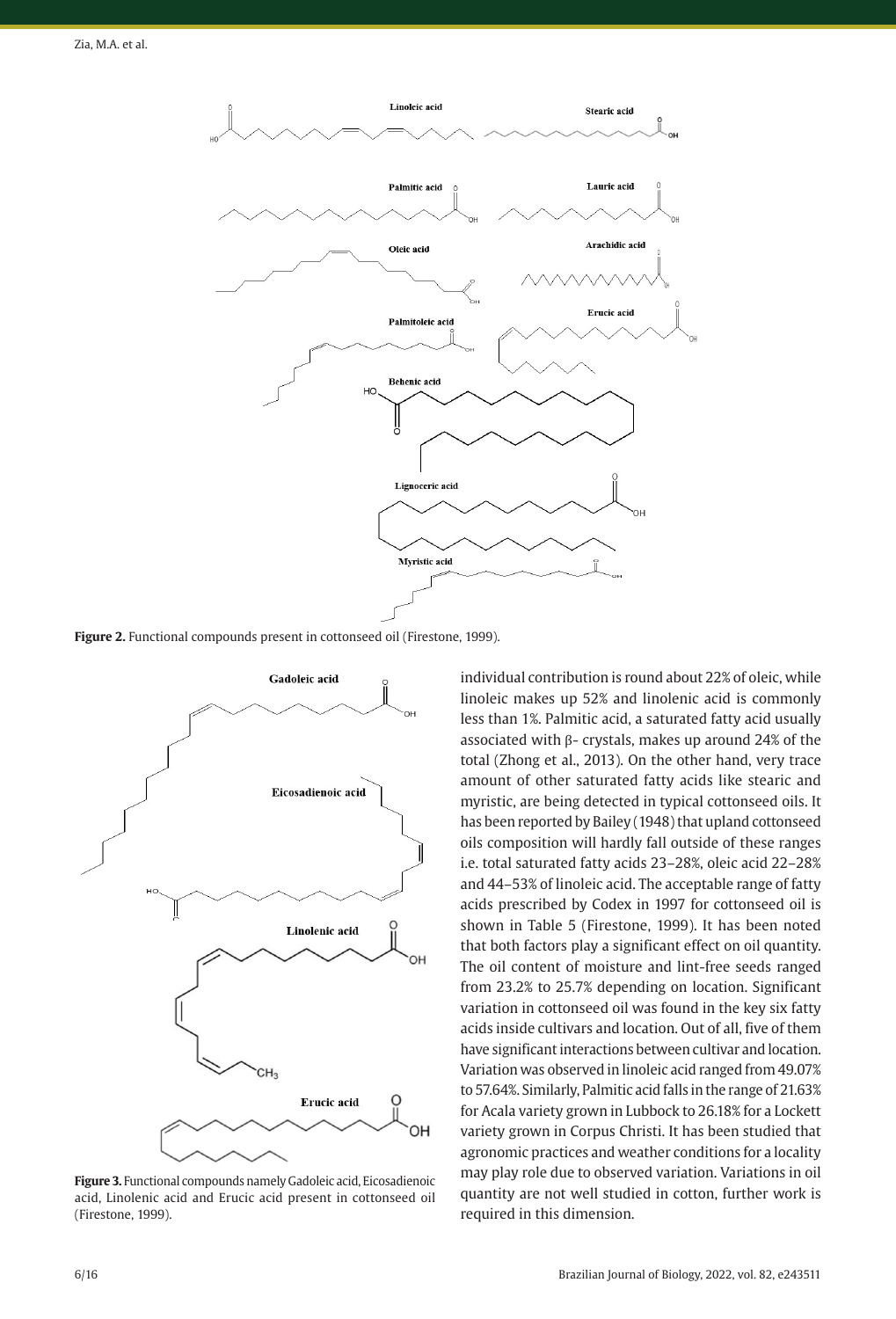**Table 5.** Codex fatty acid ranges for cottonseed oil.

| <b>Fatty acids</b> | %     | <b>Typical</b> | Range         |
|--------------------|-------|----------------|---------------|
| Lauric             | C12:0 |                | $0 - 0.2$     |
| Myristic           | C14:0 | 0.7            | $0.6 - 1.0$   |
| Palmitic           | C16:0 | 21.6           | $214 - 264$   |
| Palmitoleic        | C16:1 | 0.6            | $0 - 1.2$     |
| Stearic            | C18:0 | 2.6            | $2.1 - 3.3$   |
| Oleic              | C18:1 | 18.6           | $14.7 - 21.7$ |
| Linoleic           | C18:2 | 544            | $46.7 - 58.3$ |
| Linolenic          | C18:3 | 0.7            | $0 - 0.4$     |
| Arachidic          | C20:0 | 0.3            | $0.2 - 0.5$   |
| Gadoleic           | C20:1 |                | $0 - 0.1$     |
| Eicosadienoic      | C20:2 |                | $0 - 0.1$     |
| <b>Behenic</b>     | C22:0 | 0.2            | $0 - 0.6$     |
| Erucic             | C22:1 |                | $0 - 0.3$     |
| Docosadienoic      | C22:2 |                | $0 - 0.1$     |
| Lignoceric         | C24:0 |                | $0 - 0.1$     |

Source: Firestone (1999).

#### **14. Cyclopropenoid fatty acids**

Cottonseed oil contains up to 0.5% of a pair of unique fatty acids: malvalic (18:1) and sterculic (19:1). These acids are characterized by the presence of a cyclopropene group at or near the center of the fatty acid chain (Table 6). In proper conditions these give colored compounds and the development of a red color in the Halphen test (reaction with sulfur in carbon disulfide in the presence of amyl alcohol) is due to the cyclopropene acids and therefore characteristic of cottonseed oil (and other minor oils containing cyclopropene acids). This test was developed during 1897 for cottonseed oil. Furthermore, the presence of cyclopropenoid acids in animal diets produces unwanted physiological effects like egg production reduced, poor hatching, and pink egg whites in chickens, and in rats, decreased growth and sexual development and carcinogenic properties. Through conventional processing method, specially hydrogenation and deodorization, mostly inactivate these acids. In such circumstances their level is reduced from 0.53 to 0.04% by deodorization (Jones and King 1996; O'Brien et al., 2000).

Malvalic and sterculic acids are 17 and 18 carbons long and contain one double bond at the site of the propene ring, either at the 9, 10 position or 8, 9 position. The cyclopropene ring is the physiologically active entity of the two fatty acids (Palis and Irvine, 1985; Melcer et al., 1987). The physiological activity of sterculic acid is reported to be greater than that of malvalic acid. The ratio of malvalic acid to sterculic acid in cottonseed oil is usually about 3 to 1. The cyclopropenyl structure is highly strained, which apparently accounts for its reactivity (Lo et al., 1985). Due to this activity, it makes it very prone to the inactivation that regularly occurs during processing. In CSO, the CPFAs are reduced in processing as a result cottonseed oil in commercial stations comprises a negligible level.

#### **15. Triacylglycerol composition**

The structure of triacylglycerol of an edible fat or oil is affected by the fatty acids present and the point of attachment of each acyl chain to the glycerol (Table 7). Triacylglycerols with three identical fatty acids are called monoacid triacylglycerols. Triacylglycerols having more than one type of fatty acid are called mixed triacylglycerols. A mixed triacylglycerol holding 3 different fatty acids has three regioisomeric forms and six stereoisomeric forms, depending on which fatty acid is in the middle, *sn*-2, or β-position of the glycerol portion of the molecule and which fatty acids are in the α or outer positions (*sn*-1 and *sn*-3). The arrangement of the fatty acids in cottonseed oil is considered to be nonrandom, with the saturated fatty acids positioned predominately in the *sn*-1 and/or *sn*-3 positions and the unsaturated fatty acids in the β or *sn*-2 position. Since linoleic, oleic and palmitic fatty acids account for over 90% of cottonseed oil's fatty acid composition, most of the triacylglycerols contain some combination of these fatty acids (Bland et al., 1991). Investigation of CSO through semi-quantitative thin layer chromatography showed that the distribution of saturated (S) and unsaturated fatty acids (U) in the 1, 2, and 3 acyl positions were: 11.8% SUS, 4.4% SSU, 12.3% USU, and 42% UUS. Almost 30% of the triacylglycerols contain only unsaturated fatty acids but no molecules are completely saturated (Jones and King 1996). In another study conducted by Lisa and Holcapek (2008) that approximately 97% of triacylglycerols are composed of palmitic (22%), oleic (18%) and linoleic (57%) acids. The composition in triacylglycerol species is characterized by the presence of LLP (29%), LLL (17%), OLL (14%), OLP (12%), and PLP (8%) (Lisa and Holcapek, 2008).

#### **16. Cottonseed oil nonglyceride components**

The prime ingredients in crude vegetable oils are the triglycerides, apart from this they also comprise of variable amounts of nonglyceride constituents. CSO is scarce for the quantity and variety of nonoil elements in the crude oil. Its content of nonglyceride substances, exclusive of free fatty acids, normally amounts to 2% or more in the crude state. These minor components, known as the unsaponifiable fraction, contain of phospholipids, tocopherols, sterols, resins, carbohydrates, pesticides, gossypol and other pigments. Some, but not all, of the nonglyceride materials are undesirable. Therefore, the objective in all edible oil processing is to remove the objectionable impurities with the least possible damage to the desirable constituents.

# *16.1. Gossypol*

Cottonseed oil is different from other commercially key fats and oils due to the existence of a relatively intricate system of pigments (Table 8). Most of the pigments are of the gossypol type, a biologically active terpenoid substance exist in discreet glands in the seed, leaf, bract, stem, taproot, bark, and root of the cotton plant. The adaptive function of the compound is believed to be insect resistance. There are 15 gossypol pigments or derivatives have been identified in cotton plant products (Berardi and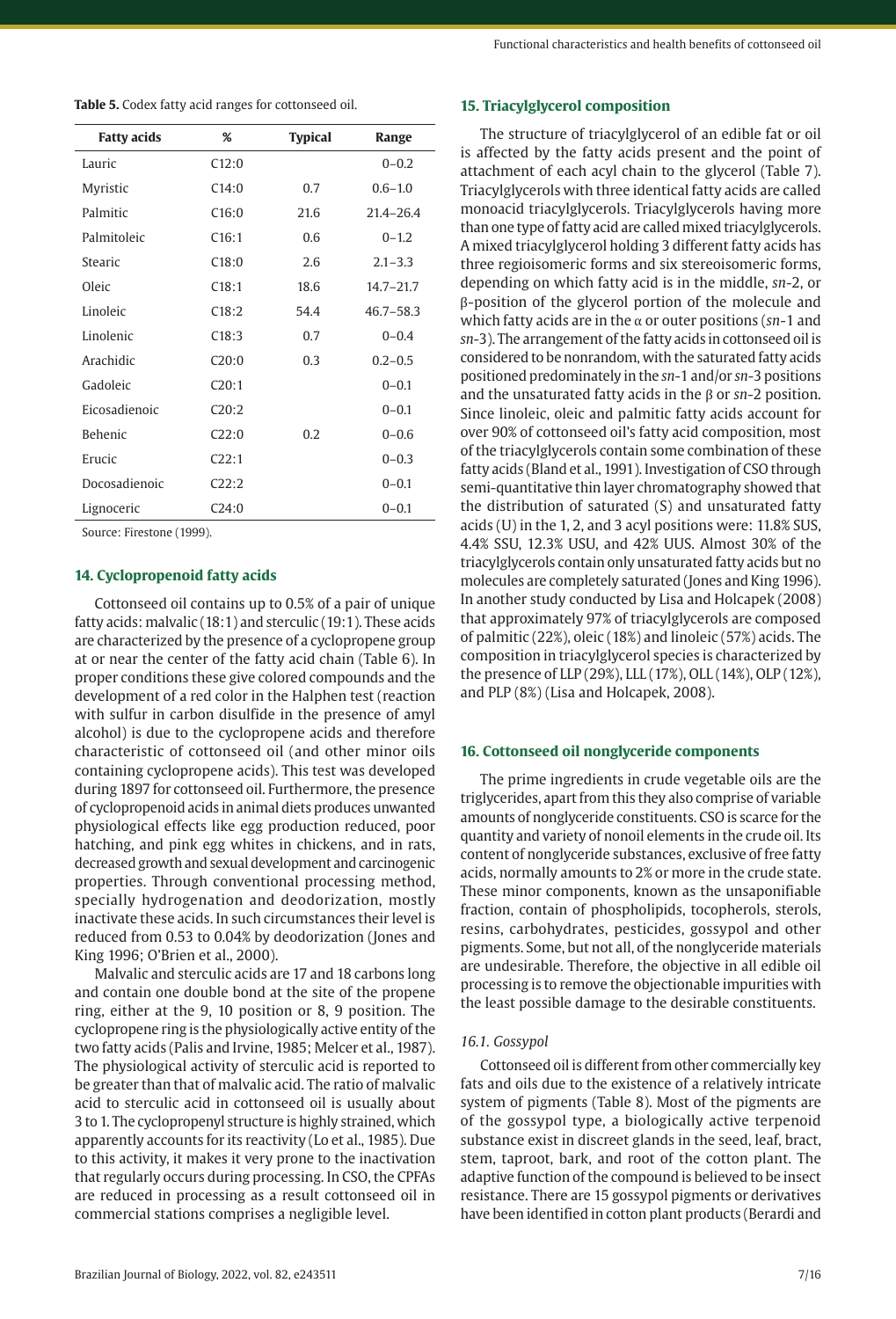| <b>Cottonseed oil source</b> | <b>Malvalic acid</b> | Sterculic acid  | <b>Total</b>  | Reference                    |
|------------------------------|----------------------|-----------------|---------------|------------------------------|
|                              |                      |                 |               |                              |
| Crude oil                    | 0.52                 |                 |               | Harris et al. (1964)         |
| Crude oil                    | $0.56 - 0.90$        |                 |               | Harris et al. (1964)         |
| Crude oil                    | $0.58 - 0.98$        |                 |               | Bailey et al. (1966)         |
| Crude oil                    | $0.7 - 1.5$          | $0.3 - 0.5$     |               | Shenstone and Vickery (1961) |
| Crude oil                    | $0.22 - 1.44$        | $0.08 - 0.56$   | $0.3 - 2.0$   | Phelps et al. (1965)         |
| Crude oil                    | 0.64                 |                 |               | Harris et al. (1964)         |
| Refined oil                  | 0.62                 |                 |               | Harris et al. (1964)         |
| RBD oil                      | $0.015 - 0.324$      | $0.005 - 0.126$ | $0.02 - 0.45$ | Phelps et al. (1965)         |
| RBD oil                      | 0.04                 |                 | 0.04          | Eaves et al. (1968)          |
| Salad oil                    | $0.04 - 0.42$        |                 |               | Harris et al. (1964)         |
| Salad oil                    | $0.1 - 0.23$         |                 |               | Frampton et al. (1966)       |

**Table 6.** Cottonseed oil cyclopropenoid fatty acid levels.

#### **Table 7.** Triacylglycerol (TAG) composition (%)<sup>∗</sup> .

| Triacylglycerol            | Gas chromatography (GC) | High-performance liquid<br>chromatography (HPLC) |
|----------------------------|-------------------------|--------------------------------------------------|
| Palmitic-linoleic-linoleic | 25.7                    | 27.5                                             |
| Linoleic-linoleic-linoleic | 16.1                    | 19.0                                             |
| Palmitic-oleic-linoleic    | 14.0                    | 14.0                                             |
| Oleic-linoleic-linoleic    | 12.9                    | 12.5                                             |
| Palmitic-palmitic-linoleic | 8.7                     | 7.1                                              |
| Oleic-oleic-linoleic       | 4.4                     | 3.1                                              |
| Palmitic-oleic-oleic       | 3.3                     | 3.1                                              |
| Palmitic-palmitic-oleic    | 2.5                     | 2.2                                              |
| Oleic-oleic-oleic          | 2.4                     | 1.6                                              |
| Stearic-linoleic-linoleic  | 2.4                     | 1.4                                              |
| Stearic-palmitic-linoleic  | 2.1                     | 1.5                                              |
| Stearic-oleic-linoleic     | 1.5                     | 1.3                                              |

∗ The figures relate to all regioisomers and stereoisomers containing the three fatty acids indicated.

## **Table 8.** Analysis of treated cottonseed meal.

| Gossypol (%)              | т    |      | B    | Protein | N-Sol |                  |
|---------------------------|------|------|------|---------|-------|------------------|
| <b>Treatments</b>         |      | F    |      | %       | %     | <b>Avail-lys</b> |
| Untreated cottonseed meal | 1.38 | 0.74 | 0.64 | 48.12   | 79.4  | 2.68             |
| Mod. Alk. Peroxidase      | 0.07 | 0.00 | 0.07 | 49.4    | 21.6  | 1.54             |
| Acetic acid               | 0.31 | 0.03 | 0.28 | 49.0    | 84.6  | 2.78             |
| Azeotrope                 | 0.28 | 0.03 | 0.25 | 48.7    | 83.3  | 2.74             |
| Azeot: acetic acid        | 0.22 | 0.02 | 0.20 | 46.1    | 83.8  | 3.04             |
| Azeot: Am nitrate         | 0.27 | 0.05 | 0.22 | 47.3    | 81.3  | 2.44             |
| Azeot: Am hyd.            | 0.19 | 0.01 | 0.18 | 46.8    | 87.4  | 3.09             |
| Ethanolamine              | 0.08 | 0.03 | 0.05 | 45.7    | 81.7  | 2.69             |

T: Total gossypol F: Free gossypol B: Bound gossypol. Source: Harris et al. (2009).

Goldblatt, 1980). Out of these, the most dominating pigment is polyphenolic binaphthyl aldehyde, which is yellow in color and referred to as gossypol (Calhoun, et al., 1991). The level of gossypol in cotton whole seed is around 0.6% by weight or 6000 ppm. These glands are biologically active in intact form (not ruptured), and this is actually called as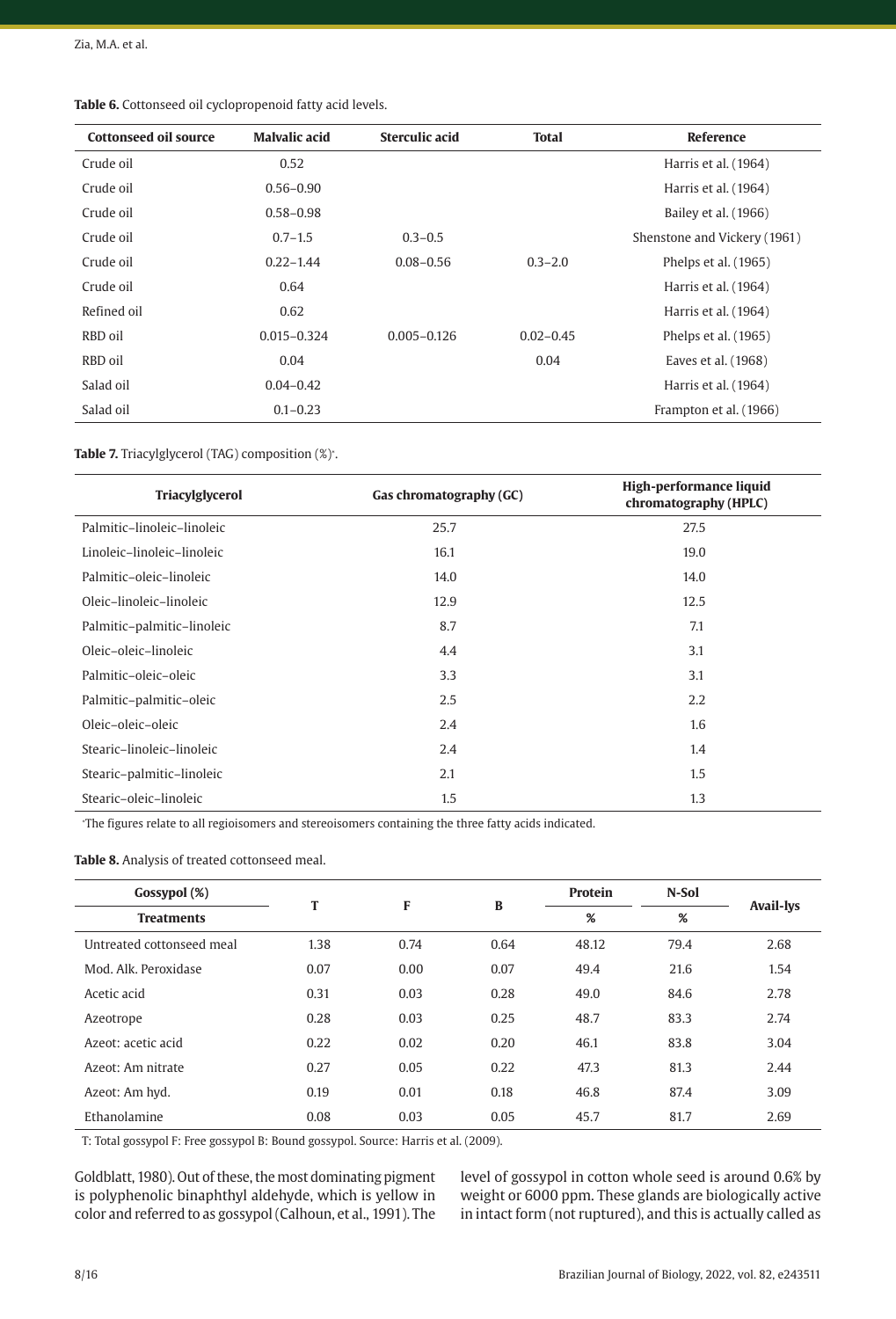"free" form. It has been documented that large amounts of gossypol is toxic when fed to livestock, particularly in its free form. Their amounts can be variable due to the factors affecting i.e. duration of feeding, species, breed and age, state of rumen development; feeding level; and method of feeding (Calhoun et al. 1991). There are considerable variations observed in sensitivity of animals to gossypol in between species and classes of animals. It has been observed that monogastric animal and ruminants are more vulnerable to gossypol poisoning than mature ruminants (Abou-Donia, 1976; Berardi and Goldblatt, 1980). It is confirmed that lysine bound to gossypol (Baliga and Lyman, 1957). Furthermore, bound gossypol is usually unavailable to the animal while some reports showed that bound gossypol caused toxicity but very minute evidence reported to include it along with free gossypol (Jones, 1991). The entire processed content of CSO is not affected by processing; it is equivalent to the sum of the free plus the bound gossypol (Berardi and Goldblatt, 1980). Although, when oil is extracted from the seed, some part of the gossypol is detached with the oil whereas the outstanding gossypol remains with the meal. Studies have showed that alkali-refining and bleaching decrease the gossypol content of CSO to less than 1 ppm from 0.05–0.42% in solvent-extracted oil and from 0.25–0.47% in screw-pressed oil (Jones and King, 1996).

# *16.2. Phospholipids*

Phospholipids considered as phosphatides to the oil processors, composed of minor quantities of carbohydrates and resins, are commonly denoted as 'gums' that showed negative effects on quality and refined oil yield. It is well known that phospholipids are emulsifiers due to which they hamper the process of separation of oil and water phases in the caustic-refining. The phospholipids are largely divided into hydratable and non-hydratable forms. The first one can be removed by the action with water but the non-hydratable compounds, which are salts or mixed compounds of calcium and magnesium, mainly through phosphatidic acid, solely be reduced insoluble in the oil by using chemical like phosphoric acid. It has been determined that from total phosphorus, phospholipid content calculated by measuring phosphorus molecular weight to the mean molecular weight of the phospholipids in the oil. Usually, the quantity of phospholipids in cottonseed crude oil differs from 0.7–0.9%. Furthermore, the useful effects of phospholipids observed that they act as synergists for the tocopherols which prevent autoxidation of vegetable oils. Due to effect of synergistic, it is relatively accountable for the oxidative firmness of crude cottonseed oil (Jones and King 1996).

## *16.3. Tocopherols*

In cottonseed there are present several tocopherol isomers that behave as naturally occurring antioxidants. It is well observed that seven forms of nature's fat soluble antioxidants are present out of which alpha-, beta-, delta-, and gamma-tocopherol play leading in vegetable oils. Alpha-tocopherol take part in Vitamin E function and also play role in somewhat oxidation resistance, while on the

other hand gamma and delta forms are considered as the most operative antioxidants. Usually, crude cottonseed oil comprises of 1000-ppm tocopherols, however during processing their third portion can be lost. There are gradual reduction occurs in each stage of processing in tocopherol content most prominently during chemical refining and deodorization methods of processing. Other processes like caustic refining have the potential to eliminate up to 10 to 20% of tocopherols while 30 to 60% of the residual natural antioxidants can be removed through deodorization (Teah and Ong, 1986). It was also noticed that maximum loss of tocopherols effect in a severe decline in their defensive control against future oxidation (Hoffmann, 1989).

# *16.4. Sterols*

The characteristic features of sterols that they are crystalline in nature, neutral, unsaponifiable, high-melting alcohols and having multiple-ring structures. In natural fats and oils minute amount of sterols are present and the main ingredients of the unsaponifiable substance resides in processed vegetable oils while the rest comprise principally of saturated and unsaturated hydrocarbons. On the other hand, other properties of sterols that they are colorless, heat labile, and quite inert due to which sterols not contributing any key role in property to a fat or oil. Up to some extent part of sterols can be removed through chemical refining method but to obtain maximum efficiency of their separation needs fractional crystallization, molecular distillation, or high-temperature steam distillation. In a finding by comparing caustic-refined cottonseed oil with deodorized cottonseed salad oil, revealed that decrease of total sterols occurs in the range of 0.574 to 0.397 mg/100 g of oil (Norcia and Rosenthal, 1996). Sterols recovered from the processing of byproducts of oil are considered as initial materials for the synthesis of sex hormones and also help to prepare synthetic vitamin D. Vegetable oils sterols are mixtures known as phytosterols. The sterols in most vegetable oils include beta-sitosterol, campesterol, stigmasterol, and others in lesser amounts. Cholesterol is considered as the most widely explored and well known to consumer. Trace amounts of cholesterol have been found in some vegetable oils, but animal fats like tallow are routinely found to contain 1077 mg/kg (Pennington and Bowes, 1994). Sterols are known to have a wide range of biological activities and physical properties. Numerous phytosterols with specific structures are recognized to prevent oxidative deterioration of oils helping as possible anti-polymerization mediators for frying oils (Abidi 2001). Various factors affecting the loss of phytosterols like adsorption, partitioning and oxidation. Dehydration can also happens which results in the formation of stearadienes (Leone et al., 1984; Ferraei,et al., 1989; Zunin, et al., 1989; Grob, et al., 1992; Ferrari et al., 1997).

## *16.5. Trace metals*

Trace metals are present in vegetable oil like cottonseed oil in a different manner depending on oils of plant, extraction and processing methods. Although they are present in a very minute amount but still they reduce the efficacy of processing because of their hazardous effects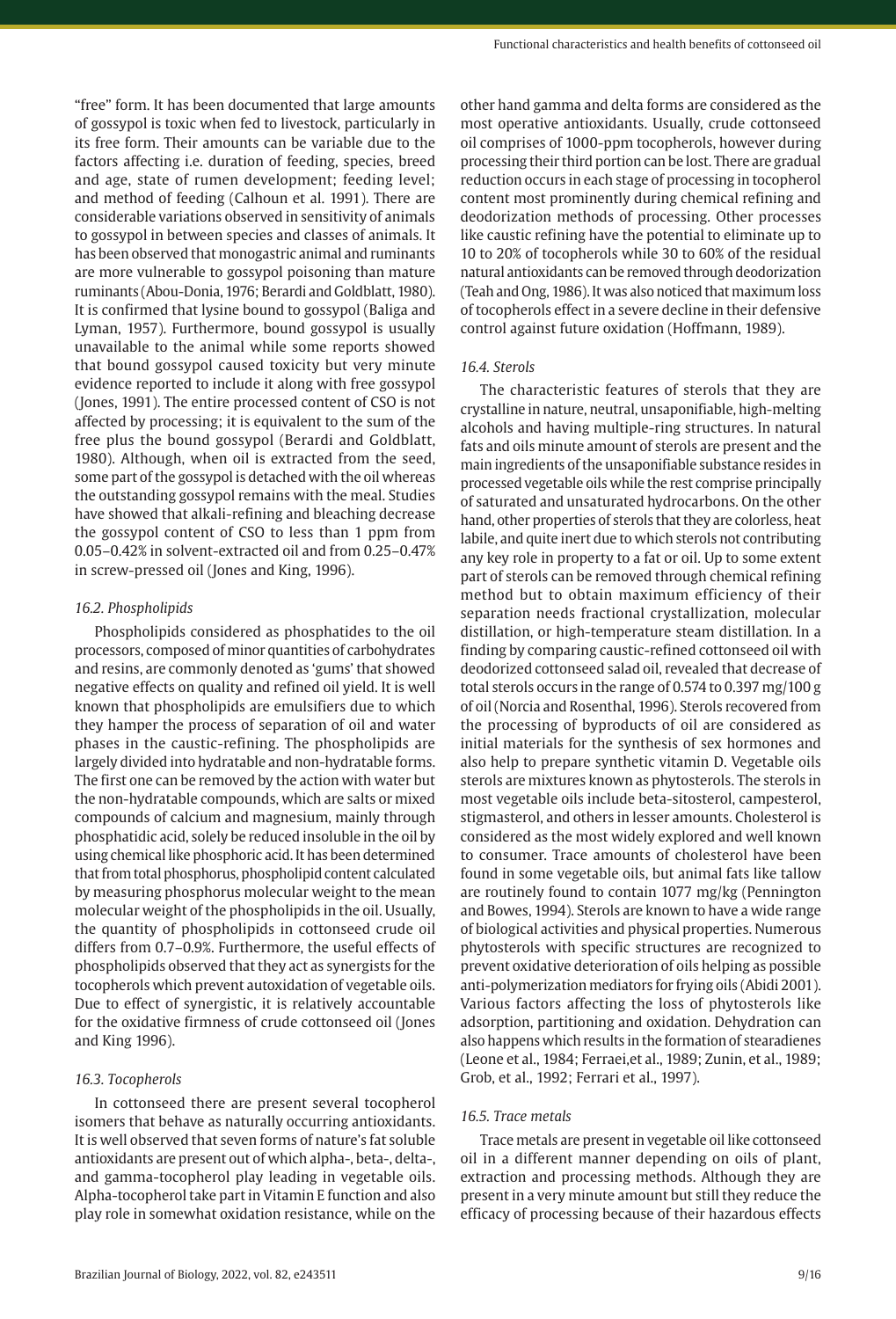on quality of product and subsequently on human health. Trace quantities of copper, iron, manganese, and nickel substantially reduce the oxidative stability of oils while calcium, sodium, and magnesium reduce the efficiency of refining, bleaching, and hydrogenation systems. It has been studied that the effects of the metals can be reduced by the use of chelating agents at several process points to isolate the trace metals (Flider and Orthoefer, 1981). For this purpose, citric and phosphoric acids are mostly used.

# **17. Genetically modified cottonseed oil**

Genetic engineering tools along with plant breeding techniques can provide prevailing way to modify and improve oilseeds composition in terms of nutritional value and their subsequent functional properties essential for numerous applications of oil used in food preparation. It has been reported that main modifications in oilseeds fatty acids composition by various ways like conventional plant breeding, biotechnology tools like post-transcriptional gene silencing and up to some extent through induced mutation. Specific attention has been paid to develop a number of high-oleic oils for their efficient stability used in cooking. GM oils offer the chance to substitute the recent extensive use of saturated fats and hydrogenated oils that give ominously to improve hazard of cardiovascular disease due of the influence of saturated and trans fatty acids on elevating LDL cholesterol in the bloodstream. Likewise, oils with improved stearic acid content established to assist the making of solid fats deprived of the necessity for hydrogenation.

According to the findings of Liu et al. (2002a) in which they applied hpRNA mediated PTGS in cotton to downregulate main fatty acid desaturase genes and develop nutritionally-improved high-oleic (HO) and high-stearic (HS) cottonseed oils (CSOs). Through biotechnological approach of ghFAD2-112-desaturase gene silencing elevated oleic acid content from 13% to 78% and silencing of the ghSAD-19-desaturase gene significantly improved stearic acid from 2% (their normal level) to 40%. Moreover, palmitic acid was ominously dropped from 26% to 15% in both HO and HS lines. Cottonseed oil is considered as esteemed raw material in the food industry due to its optimum level of the saturated palmitic acid and absence of the unstable linolenic acid that convey worthy firmness and aroma properties. Though, CSO is frequently hydrogenated to reduce the level of polyunsaturates and attain great stability essential for deep-frying or the solidity required for margarine hard stock. Therefore, partially hydrogenated CSO covers a relatively higher level of nutritionally undesirable saturated and trans fatty acids. Through modification and improvement of genetic engineering tools the CSO fatty acid composition is hence essential to escape the requirement for hydrogenation and thus to increase the nutritive value products of CSO. One of the main drawback that inadequate genetic variation in cotton seed fatty acid composition exists due to which it is very responsive to prompted mutation techniques. Likewise, genetic transformation of cotton is not efficient as compared to other oilseed crops. To get rid of these

restrictions, now very efficient application of hpRNAmediated gene silencing to gain innovative CSOs rich in either oleic acid or stearic acid while palmitic acid levels has been reduced (Liu et al., 2000).

It has been reported that genetic modifications were accomplished by silencing of two seed-specific genes encoding the key fatty acid desaturase enzymes determining the fatty acid composition of CSO, namely stearoyl-ACP 9-desaturase and oleoyl-PC 12-desaturase (also known as 6-desaturase). Numerous candidate genes were cloned from cDNA library of cottonseed for these enzymes for these enzymes on the basis of their estimated homology to the already sequenced 9-desaturase gene from castor bean and the12-desaturase gene from Arabidopsis thaliana. Based on expression analysis of candidate sequences exposed that specific genes that were accountable for these enzymes activity in the developing seed, namely the 9-desaturase gene ghSAD-1 (Liu et al., 1996) and the 12-desaturase gene ghFAD2-1 respectively (Liu et al., 1999). Similarly, inverted-repeat constructs encoding hpRNA directed contrary to any ghSAD-1 or ghFAD2-1and motivated by the seed-specific soybean lectin promoter were subsequently transformed to in vitro responsive variety of cotton Coker 315. Through silencing of ghFAD2-1expression enhanced oleic acid levels in transgenic lines mature seeds i.e. 78% oleic acid as compared to control (non-transformed) 13% oleic acid. Likewise, silencing of the ghSAD-1gene gave optimum stearic acid levels (40%) in transgenic lines of cotton as compared to control plants (2%). In a similar fashion, variations in fatty acid composition were detected through antisense construct targeted contrary to the same genes, but their transformation frequencies were lower than that of hpRNA-encoding constructs. Another positive aspect of this finding that the content of palmitic acid in both high-stearic and high-oleic lines was ominously lowered from 26% to 15%. As it has been estimated that these fluctuations in fatty acid composition verified as heritable having similar extreme contours being existing in the descendants of the transgenic lines (Liu et al., 2002b).

## **18. Health benefits of cottonseed oil**

## *18.1. Cottonseed oil and cardiovascular diseases*

According to scientific research on animal shows that cholesterol level reduced through the use of dietary cottonseed oil (CSO) though, in another experiment of CSO-rich diet on humans have been assessed. In this experiment, thirty-eight healthy adults (aged 18–40; 12 males, 26 females) used up a CSO rich diet (95 g CSO daily) for one week. Data revealed that total cholesterol and LDL were reduced (TC Pre: 4.39 ± 0.9 mmol/L; Post: 4.16 ± 0.8 mmol/L; LDL Pre: 2.70 ± 0.8 mmol/L; Post:  $2.47 \pm 0.6$  mmol/L). furthermore, feeding of a high fat, CSO-rich diet for one week lowered total cholesterol (TC) in tested female contributors deprived of decreasing HDL level. (Davis et al., 2012). It has been investigated that hypercholesterolemia mainly rises in LDL-cholesterol level that obviously linked with increased hazard for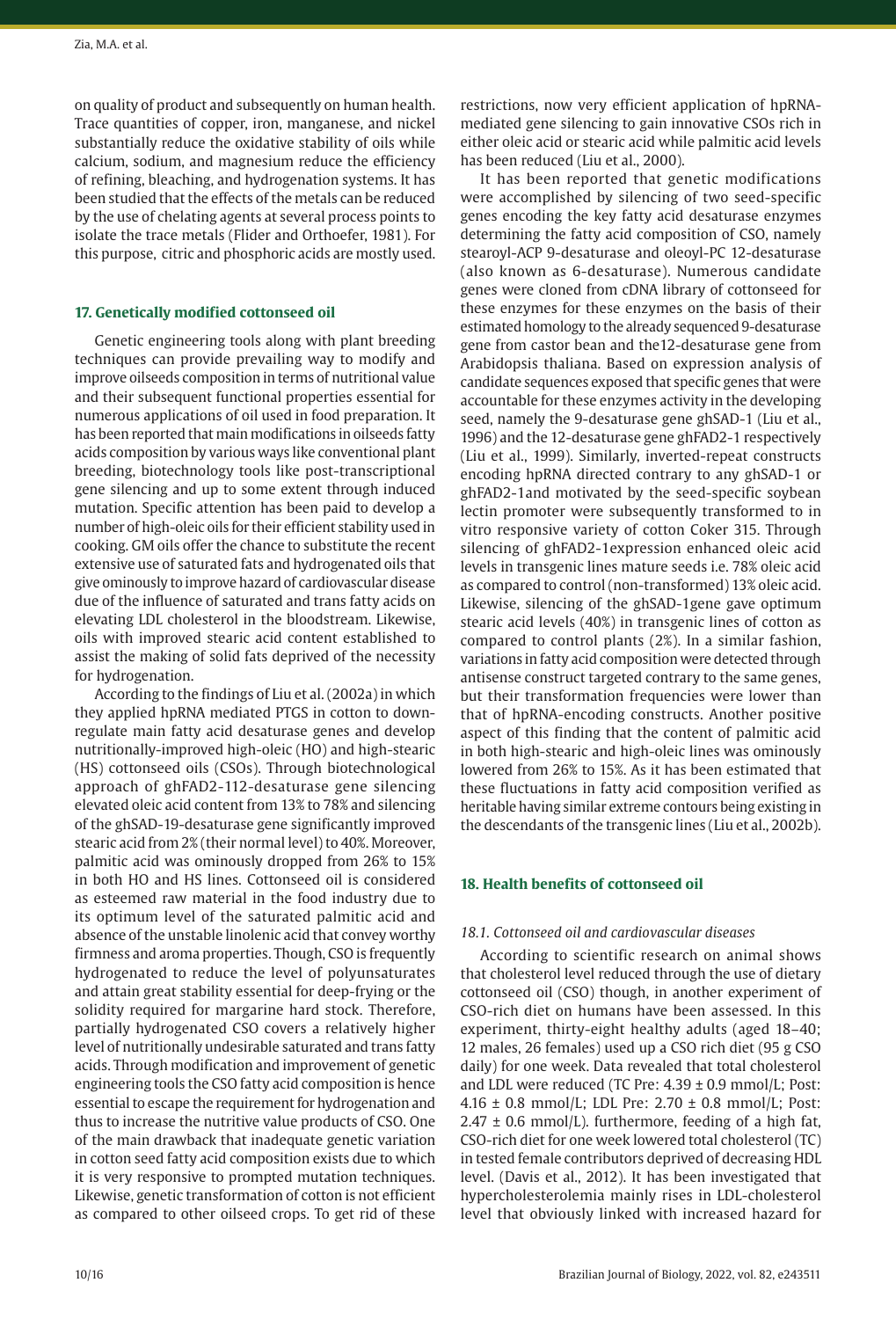cardiovascular disease (Carson et al. 2005). To prevent hypercholesterolemia various strategies are applied like modification of body mass index (BMI), composition of diet, and routine life style have played vital roles. Previous findings suggest discrepancy role of oil and fat types in diet and their subsequent effects on plasma total cholesterol and its components (HDL and LDL) (Harris et al. 2009; Eckel et al. 2007; Fletcher et al. 2005). Even though the conjoint uses of cottonseed oil in food making, their role in human lipid metabolism remains mainly unidentified (Radcliffe et al., 2001). According to Radcliffe and Czajka-Narins (2006) working on animals (rats) have showed that by changing of corn oil with CSO consecutive for four weeks reduced total cholesterol along with HDL levels. Furthermore they assumed that blood lipid lowering effects of CSO may be due to the nonsaponifiable portion of this oil (Radcliffe et al., 2001) which comprises of alphatocopherol and beta sitosterol (Lloyd-Jones et al., 2010).

# *18.2. Anti-allergic response of cottonseed oil*

Numerous studies were performed to evaluate cottonseed oil under allergic and toxicological responses. Under such circumstances, CSO played vital role of defense in allergic response. Based on this idea, an experiment on cottonseed oil has shown to have adjuvant effect on the humoral response, thus motivating a secondary response that preferred the delayed-type hypersensitivity response to ovalbumin. The careful selection of adjuvants can affect certain features of antibody response like epitope specificity, affinity, class and/or isotype (Allison and Byars, 1991). Keeping in view the above facts, it is very crucial to conduct research work and develop novel immunologic adjuvants that possess very minute toxicity for the benefits of case under study. It needs accuracy and efficiency and widespread resources (Sun, 1998). Such responses may be achieved by using vegetable oils as they are the probable adjuvant sources. The supreme significant benefit of vegetable oils (cottonseed oil) is that they have minimal adverse side-effects as they are biodegradable compounds (Eghafona, 1996). This result supports the data from literature showing that emulsions made of oleic acid plus diphiteric toxoid strongly increased the IgG levels to that toxoid (Schröder and Svenson, 1999). A significant gain of using CSO as immunological adjuvants is that are metabolized very easily by a feeding organism (Eghafona, 1996).

# *18.3. Anticancer activity of cottonseed oil*

Research findings on unsaturated fatty acids have been testified to prevent cancer cell growth (Chapkin et al. 2007; Huang et al. 2007; Lee and Bae, 2007; Sakai et al. 2006; Tsuzuki et al. 2007). While some saturated branched-chain fatty acids have been tested to display anticancer activity. Out of these, oleic acid is one of the utmost rich fatty acids of several vegetable oils like cottonseed oil. During this project novel and extended uses of oilseed products and by-products, methyl oleate was altered through various reactions to numerous diverse (methyl, n-butyl, phenyl) branched-chain derivatives (Dailey Junior and Prevost 2007; Dailey Junior et al., 2008). Under aseptic in vitro

conditions, these compounds along with their free acid parts were investigated against two human cancer lines for their anti-proliferative activities. As genus gossypium comprises of gossypol and gossypol retains selective toxicity towards cancerous cells (Ambasta, 2000). Among cancer types, breast cancer is one of them which is mostly associated and diagnosed as women cancer. It has been investigated that obesity is a key risk element for emerging breast cancer. As there are several risk factors that women can modify to prevent cancer. As discussed above that gossypol-enriched cottonseed oil (GPCSO) possesses strong anticancer activity against multiple types of cancer, including breast cancer. Furthermore, (-)-GPCSO reduced body weight gain and food intake in young female rats. Although, the function of (-)-GPCSO on adipogenesis in human breast pre-adipocytes rests uncertain. According to the findings of Zhong et al. (2013) that GPCSO repressed increase of pre-adipocytes and thus down-regulated the expression of cyclin-D1 and BCL-2. They mentioned that (-)-GPCSO also ominously reduced adipogenesis, by inhibition of GPDH activity, triglyceride content (TG), and down-regulation of the expression of PPARγ, C/EBPα and leptin. Cottonseed contains gossypol (GP), and it is a naturally occurring polyphenolic compound (Adams et al. 1960). In china initially it was recognized as an agent that play role in male infertility (National Coordinating Group on Male Antifertility Agents, 1979). In recent times, GP have anti-proliferative properties against a variety of human cancer cells lines like breast, ovary, prostate and colon (Liu et al. 2002a; Jiang et al. 2004; Zhang et al. 2003). After evaluation, it has been identified that such class (-)-GP is more effective than racemic GP. It was verified that the anti-proliferative effect of GP is mediated via induction of cellular apoptosis. Teng (1998) claimed that GP induced apoptosis in rat spermatocytes mediated by biphasic regulation of c-fos protein. Another confirmation that GP played role to induce DNA fragmentation after one and two day's interval in human colon carcinoma cell lines i.e. HT29 and LoVo respectively (Wang et al. 2000). Moreover, it has also been reported that GP possess apoptotic effect on human lymphocytes (Yurtcu et al. 2003). Chang et al. (2004) pointed out that GP prompted apoptosis in human alveolar lung cancer cell line A549 cells, mediated by up-regulation of Fas/FasL. Xu et al.(2005) reported that (-)-GP boosted the reaction to radiation therapy causing in tumor regression of human prostate cancer. Further reports are available regarding the role of GP of cottonseed and their oil to prompt apoptosis in human promyelocytic leukemia HL-60 cells through the reactive oxygen speciesindependent mitochondrial dysfunction pathway (Hou et al. 2004) and (-)-GP binds to the BH3-binding groove of Bcl-xL and Bcl-2 protein. It has been presented that milk from cows fed a GP-containing cottonseed meal significantly inhibited the growth of MCF-7, multidrug-resistant MCF-7/Adr and RE-B2T rat esophageal carcinoma cells (Hu et al. 1994). One of the successful role of cottonseed oil in controlling human cancer prevalence based on epidemiological data from Russia reported that by using CSO having GP the chances of human cancer were reduced as compared to those countries where CSO not used as cooking oil in daily food consumption.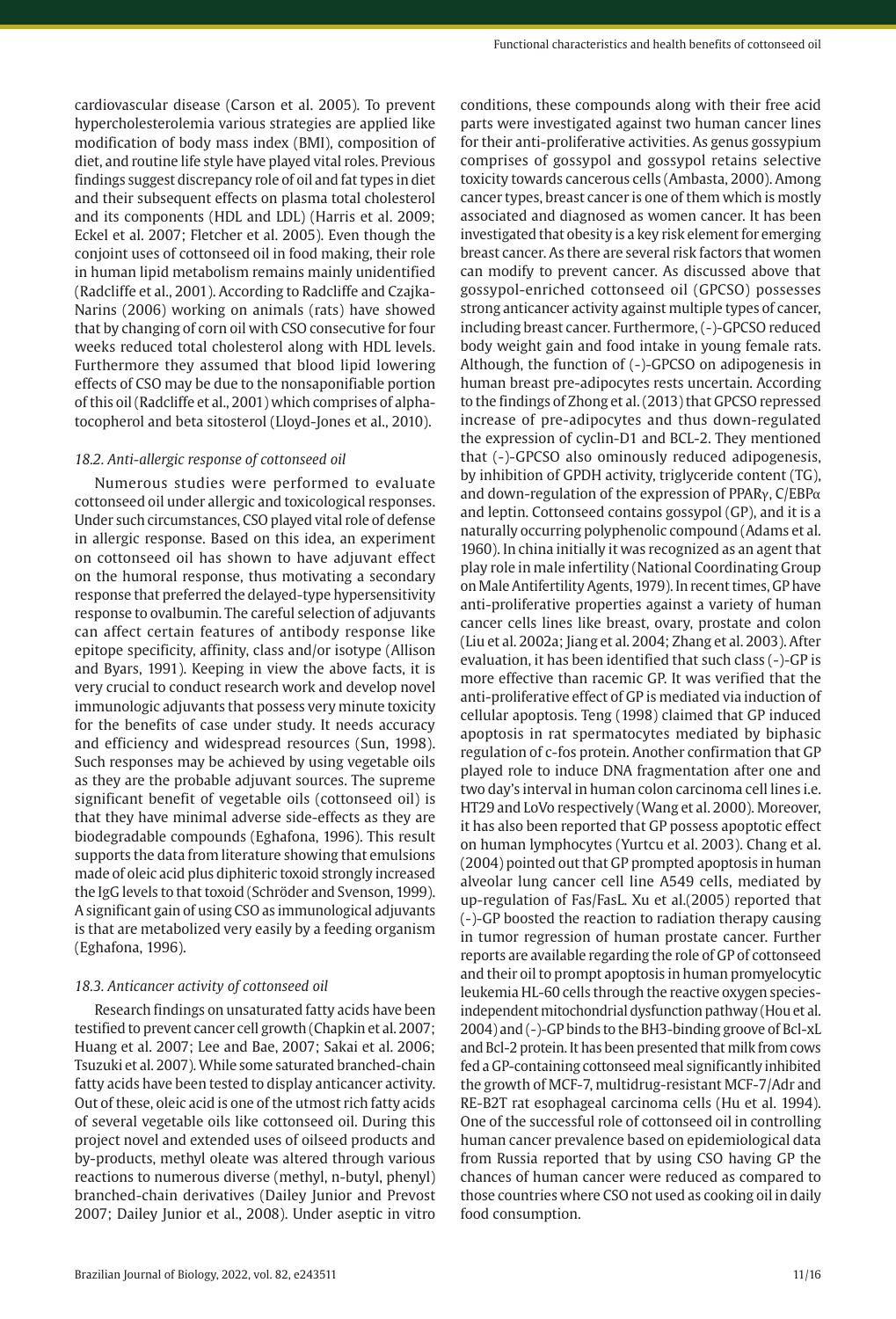# **19. Antioxidant activity of CSO**

Cottonseed oil has shown its role in antioxidant activities due to presence of tocopherols. Pokorny et al. (2000) investigated that CSO possess antioxidant activities after proper testing. They reported that gossypol has shown stronger antiradical activity against the DPPH radical, based on  $IC_{50}$ . Through the process of neutralization of the raw oil a waste product called soapstock is obtained. Some segments of GP permits on to the soapstock as natural a form or as an intricate with related constituents of the oil like phosphatides (Dowd, 1996; Kuk and Ballew, 1993). Numerous researchers mentioned antioxidant activity of GP attained from raw cotton oil (Mukhamediev et al., 1986; Cai et al., 2004; Sotelo et al., 2005; Wang et al., 2005; Boboev et al., 2012). As it is well defined that peroxide value (PV) is a measure of peroxides and hydro peroxides concentration formed in the initial stages of lipid oxidation. It has reported earlier that peroxide value is one of the best trials to test the measurement of primary oxidation in oils and fats. According to this finding, oxidation degree on cotton seed oil samples was determined by measuring peroxide value. Therefore, it has been well tested that cottonseed oil has antioxidant activity might be cause by tocopherols (Elsayed and Lobna, 2013).

## **20. Conclusions**

This review covers the impact of CSO in the dimensions of physical properties, active ingredients involved, fatty acid compositions and their specific role and above all health benefits of CSO. Cottonseed oil plays its role in cardiovascular diseases, anti-allergic response, anticancer activity, antioxidant activity. The overall characteristics and all concerned health benefits of CSO will further improve their usefulness is a compact way. We have summarized brief multi-dimensional features of CSO in all aspects up to the best of our knowledge, and understanding for the end researchers who can do further research in the respective counterpart.

# **References**

- ABDELMOEZ, W., ABDELFATAH, R., TAYEB, A. and YOSHIDA, H., 2011. Extraction of cottonseed oil using subcritical water technology. *AIChE Journal. American Institute of Chemical Engineers*, vol. 57, no. 9, pp. 2353-2359. [http://dx.doi.org/10.1002/aic.12454](https://doi.org/10.1002/aic.12454).
- ABIDI, S.L., 2001. Chromatographic analysis of plant sterols in foods vegetable oils. *Journal of Chromatography. A*, vol. 935, no. 1-2, pp. 173-201. [http://dx.doi.org/10.1016/S0021-9673\(01\)00946-](https://doi.org/10.1016/S0021-9673(01)00946-3) [3.](https://doi.org/10.1016/S0021-9673(01)00946-3) [PMid:11762774.](https://www.ncbi.nlm.nih.gov/entrez/query.fcgi?cmd=Retrieve&db=PubMed&list_uids=11762774&dopt=Abstract)
- ABOU-DONIA, M.B., 1976. Physiological effects and metabolism of gossypol. *Residue Reviews*, vol. 61, pp. 125-160[. PMid:778955.](https://www.ncbi.nlm.nih.gov/entrez/query.fcgi?cmd=Retrieve&db=PubMed&list_uids=778955&dopt=Abstract)
- ADAMS, R., GEISSMAN, T.A. and EDWARDS, J.D., 1960. Gossypol, a pigment of cottonseed. *Chemical Reviews*, vol. 60, no. 6, pp. 555- 574. [http://dx.doi.org/10.1021/cr60208a002](https://doi.org/10.1021/cr60208a002)[. PMid:13681414.](https://www.ncbi.nlm.nih.gov/entrez/query.fcgi?cmd=Retrieve&db=PubMed&list_uids=13681414&dopt=Abstract)
- ALLISON, A.C. and BYARS, N.E., 1991. Immunological adjuvants: desirable properties and side-effects. *Molecular Immunology*, vol. 28, no. 3, pp. 279-284. [http://dx.doi.org/10.1016/0161-](https://doi.org/10.1016/0161-5890(91)90074-T) [5890\(91\)90074-T](https://doi.org/10.1016/0161-5890(91)90074-T)[. PMid:1850114.](https://www.ncbi.nlm.nih.gov/entrez/query.fcgi?cmd=Retrieve&db=PubMed&list_uids=1850114&dopt=Abstract)
- AMARNI, F. and KADI, H., 2010. Kinetics study of microwaveassisted solvent extraction of oil from olive cake using hexane: comparison with the conventional extraction. *Innovative Food Science & Emerging Technologies*, vol. 11, no. 2, pp. 322-327. [http://dx.doi.org/10.1016/j.ifset.2010.01.002.](https://doi.org/10.1016/j.ifset.2010.01.002)
- AMBASTA, S.P., 2000. *The useful plant of India*. 4th ed. Delhi: National Institution of Sci. Communication, pp.243.
- APPLEQUIST, W.L., CRONN, R. and WENDEL, J.F., 2001. Comparative development of fiber in wild and cultivated cotton. *Evolution & Development*, vol. 3, no. 1, pp. 3-17. [http://dx.doi.org/10.1046/](https://doi.org/10.1046/j.1525-142x.2001.00079.x) [j.1525-142x.2001.00079.x.](https://doi.org/10.1046/j.1525-142x.2001.00079.x) [PMid:11256432.](https://www.ncbi.nlm.nih.gov/entrez/query.fcgi?cmd=Retrieve&db=PubMed&list_uids=11256432&dopt=Abstract)
- ASHRAF, M., 2002. Salt tolerance of cotton. *Critical Reviews in Plant Sciences*, vol. 21, no. 1, pp. 1-30. [http://dx.doi.org/10.1080/0735-](https://doi.org/10.1080/0735-260291044160) [260291044160.](https://doi.org/10.1080/0735-260291044160)
- AZADMARD-DAMIRCHI, S., HABIBI-NODEH, F., HESARI, J., NEMATI, M. and ACHACHLOUEI, B.F., 2010. Effect of pretreatment with microwaves on oxidative stability and nutraceuticals content of oil from rapeseed. *Food Chemistry*, vol. 121, no. 4, pp. 1211-1215. [http://dx.doi.org/10.1016/j.foodchem.2010.02.006](https://doi.org/10.1016/j.foodchem.2010.02.006).
- BAILEY, A.E., editor *Cottonseed and cottonseed products*. New York: Interscience Publisher, Inc., 1948, pp. 364-408.
- BAILEY, A.V., HARRIS, J.A., SKAU, E.L. and KERR, T., 1966. Cyclopropenoid fatty acid content and fatty acid composition of crude oils from twenty-five varieties of cottonseed. *Journal of the American Oil Chemists' Society*, vol. 43, no. 2, pp. 107-110. [http://dx.doi.org/10.1007/BF02641028.](https://doi.org/10.1007/BF02641028)
- BALIGA, B.P. and LYMAN, C.M., 1957. Preliminary report on the nutritional significance of bound gossypol in cottonseed meal. *Journal of the American Oil Chemists' Society*, vol. 34, no. 1, pp. 21-24. [http://dx.doi.org/10.1007/BF02637931](https://doi.org/10.1007/BF02637931).
- BERARDI, L.C. and GOLDBLATT, L.A., 1980. *Gossypol toxic constituents of plant foodstuffs*. 1st ed. New York: Academic Press, pp. 184-237.
- BERTRAND, J.A., SUDDUTH, T.Q., CONDON, A., JENKINS, T.C. and CALHOUN, M.C., 2005. Nutrient content of whole cottonseed. *Journal of Dairy Science*, vol. 88, no. 4, pp. 1470-1477. [http://](https://doi.org/10.3168/jds.S0022-0302(05)72815-0) [dx.doi.org/10.3168/jds.S0022-0302\(05\)72815-0](https://doi.org/10.3168/jds.S0022-0302(05)72815-0)[. PMid:15778316.](https://www.ncbi.nlm.nih.gov/entrez/query.fcgi?cmd=Retrieve&db=PubMed&list_uids=15778316&dopt=Abstract)
- BLAND, J.M., CONKERTON, E.J., ABRAHAM, G. and AMER, J., 1991. Triacylglyceride composition of cottonseed oil by HPLC and GC. *Journal of the American Oil Chemists' Society*, vol. 68, no. 11, pp. 840-843. [http://dx.doi.org/10.1007/BF02660598](https://doi.org/10.1007/BF02660598).
- BOBOEV, A., HASANOV, A., YOTOVA, L., and HASANOV, H., 2012. Antioxidant activity of peptides obtained from wheat and cottonseed proteins. *Bulgarian Journal of Agricultural Science*, vol. 18, no. 1, pp. 103-111.
- CAI, Y., ZHANG, H., ZENG, Y., MO, J., BAO, J., MIAO, C., BAI, J., YAN, F. and CHEN, F., 2004. An optimized gossypol high-performance liqiuid chromatography assay and its application in evaluation of different gland genotypes of cotton. *Journal of Biosciences*, vol. 29, no. 1, pp. 67-71[. PMid:15286405.](https://www.ncbi.nlm.nih.gov/entrez/query.fcgi?cmd=Retrieve&db=PubMed&list_uids=15286405&dopt=Abstract)
- CALHOUN, M.C., HUSTON, J.E., CALK, C.B., BALDWIN, B.C. and KUHLMANN, S.W., 1991. Effects of gossypol on digestive and metabolic function of domestic livestock. In: L.A. JONES, D.H. KINARD and J.S. MILLS, eds. *Cattle research with gossypol containing feeds: a collection of papers addressing gossypol effects in cattle*. Memphis: National Cottonseed Products Assoc., pp. 39.
- CAMEL, V., 2000. Microwave-assisted solvent extraction of environmental samples. *Trends in Analytical Chemistry*, vol. 19, no. 4, pp. 229-248. [http://dx.doi.org/10.1016/S0165-](https://doi.org/10.1016/S0165-9936(99)00185-5) [9936\(99\)00185-5.](https://doi.org/10.1016/S0165-9936(99)00185-5)
- CARSON, J.A., BURKE, F.M. and HARK, L.A., 2005. Cardiovascular nutrition: disease management and prevention. Chicago, IL, USA: American Dietetic Association.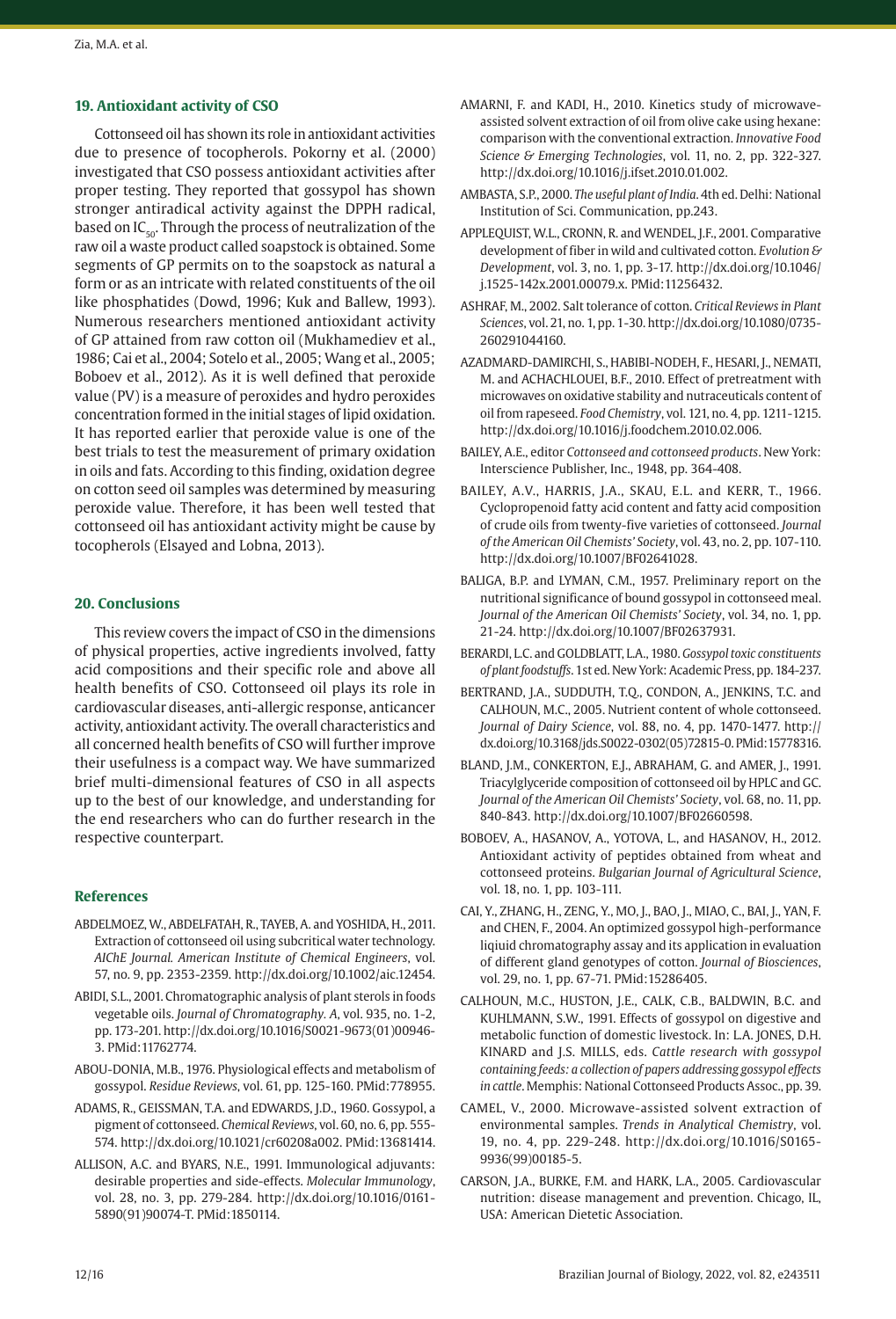- CHANG, J.S., HSU, Y.L., KUO, P.L., CHIANG, L.C. and LIN, C.C., 2004. Upregulation of Fas/Fas ligand-mediated apoptosis by gossypol in an immortalized human alveolar lung cancer cell line. *Clinical and Experimental Pharmacology & Physiology*, vol. 31, no. 10, pp. 716-722. [http://dx.doi.org/10.1111/j.1440-1681.2004.04078.x](https://doi.org/10.1111/j.1440-1681.2004.04078.x). [PMid:15554914.](https://www.ncbi.nlm.nih.gov/entrez/query.fcgi?cmd=Retrieve&db=PubMed&list_uids=15554914&dopt=Abstract)
- CHAPKIN, R.S., MCMURRAY, D. and LUPTON, J., 2007. Colon cancer, fatty acids and anti-inflammatory compounds. *Current Opinion in Gastroenterology*, vol. 23, no. 1, pp. 48-54. [http://dx.doi.](https://doi.org/10.1097/MOG.0b013e32801145d7) [org/10.1097/MOG.0b013e32801145d7.](https://doi.org/10.1097/MOG.0b013e32801145d7) [PMid:17133085.](https://www.ncbi.nlm.nih.gov/entrez/query.fcgi?cmd=Retrieve&db=PubMed&list_uids=17133085&dopt=Abstract)
- CHEMAT, S., AÏT-AMAR, H., LAGHA, A. and ESVELD, D.C., 2005. Microwave-assisted extraction kinetics of terpenes from caraway seeds. *Chemical Engineering and Processing*, vol. 44, no. 12, pp. 1320-1326. [http://dx.doi.org/10.1016/j.cep.2005.03.011](https://doi.org/10.1016/j.cep.2005.03.011).
- CHERRY, J.P., 1983. Cottonseed oil. *Journal of the American Oil Chemists' Society*, vol. 60, no. 2Part2, pp. 360-367. [http://dx.doi.](https://doi.org/10.1007/BF02543519) [org/10.1007/BF02543519](https://doi.org/10.1007/BF02543519).
- CONKERTON, E.J., WAN, P.J. and RICHARD, O.A., 1995. Hexane and heptane as extraction solvents for cottonseed: A laboratoryscale study. *Journal of the American Oil Chemists' Society*, vol. 72, no. 8, pp. 963-965. [http://dx.doi.org/10.1007/BF02542075](https://doi.org/10.1007/BF02542075).
- DAILEY JUNIOR, O. and PREVOST, N., 2007. Conversion of methyl oleate to branched-chain derivatives. *Journal of the American Oil Chemists' Society*, vol. 84, no. 6, pp. 565-571. [http://dx.doi.](https://doi.org/10.1007/s11746-007-1077-x) [org/10.1007/s11746-007-1077-x.](https://doi.org/10.1007/s11746-007-1077-x)
- DAILEY JUNIOR, O., PREVOST, N. and STRAHAN, G., 2008. Synthesis and structural analysis of branched-chain derivatives of methyl oleate. *Journal of the American Oil Chemists' Society*, vol. 85, no. 7, pp. 647-653. [http://dx.doi.org/10.1007/s11746-008-1235-9](https://doi.org/10.1007/s11746-008-1235-9).
- DAVIS, K.E., PRASAD, C. and IMRHAN, V., 2012. Consumption of a diet rich in ottonseed Oil (CSO) lowers total and LDL cholesterol in normo-cholesterolemic subjects. *Nutrients*, vol. 4, no. 7, pp. 602-610. [http://dx.doi.org/10.3390/nu4070602](https://doi.org/10.3390/nu4070602)[. PMid:22852052.](https://www.ncbi.nlm.nih.gov/entrez/query.fcgi?cmd=Retrieve&db=PubMed&list_uids=22852052&dopt=Abstract)
- DOWD, M.K., 1996. Compositional characterization of cottonseed soapstocks. *Journal of the American Oil Chemists' Society*, vol. 73, no. 10, pp. 1287-1291. [http://dx.doi.org/10.1007/BF02525458](https://doi.org/10.1007/BF02525458).
- EAVES, P.H., DUPUY, H.P., HOLZENTHAL, L.L., RAYNER, E.T. and BROWN, L.E., 1968. Elimination of the Halphen response of cottonseed oils in conjunction with deodorization. *Journal of the American Oil Chemists' Society*, vol. 45, no. 4, pp. 293-295. [http://dx.doi.org/10.1007/BF02652430](https://doi.org/10.1007/BF02652430) [PMid:5694339.](https://www.ncbi.nlm.nih.gov/entrez/query.fcgi?cmd=Retrieve&db=PubMed&list_uids=5694339&dopt=Abstract)
- ECKEL, R.H., BORRA, S., LICHTENSTEIN, A.H. YIN-PIAZZA, S.Y., and TRANS FAT CONFERENCE PLANNING GROUP, 2007. Understanding the complexity of trans fatty acid reduction in the American diet: American Heart Association Trans Fat Conference 2006: report of the Trans Fat Conference Planning Group. *Circulation*, vol. 115, no. 16, pp. 2231-2246. [http://dx.doi.](https://doi.org/10.1161/CIRCULATIONAHA.106.181947) [org/10.1161/CIRCULATIONAHA.106.181947](https://doi.org/10.1161/CIRCULATIONAHA.106.181947). [PMid:17426064.](https://www.ncbi.nlm.nih.gov/entrez/query.fcgi?cmd=Retrieve&db=PubMed&list_uids=17426064&dopt=Abstract)
- EGHAFONA, N.O., 1996. Immune responses following cocktails of inactivated measles vaccine and Arachis hypogaea L. (groundnut) or Cocos nucifera L. (coconut) oils adjuvant. *Vaccine*, vol. 14, no. 17-18, pp. 1703-1706. [http://dx.doi.org/10.1016/S0264-](https://doi.org/10.1016/S0264-410X(96)00051-5) [410X\(96\)00051-5](https://doi.org/10.1016/S0264-410X(96)00051-5). [PMid:9032902.](https://www.ncbi.nlm.nih.gov/entrez/query.fcgi?cmd=Retrieve&db=PubMed&list_uids=9032902&dopt=Abstract)
- ELANGOVAN, A.V., TYAGI, P.K., SHRIVASTAV, A.K., TYAGI, P.K. and MANDAL, A.B., 2006. GMO (Bt-Cry1Ac gene) cottonseed meal is similar to non-GMO low free gossypol cottonseed meal for growth performance in broiler chickens. *Animal Feed Science and Technology*, vol. 12, no. 3-4, pp. 252-263. [http://dx.doi.](https://doi.org/10.1016/j.anifeedsci.2005.12.014) [org/10.1016/j.anifeedsci.2005.12.014](https://doi.org/10.1016/j.anifeedsci.2005.12.014).
- ELSAYED, E. and LOBNA, S., 2013. Hypolipidemic activities of hydroalcoholic extract of avocado fruit on high cholesterol fed diet in rats and its antioxidant effect in vitro. *Journal of the American Oil Chemists' Society*, vol. 9, no. 12, pp. 337-343.
- ENCYCLOPEDIA AMERICANA INTERNATIONAL. 2001 *Encyclopedia Americana International Edition*. Danbury, United States: Grolier Inc.<bok>
- ERTUGRUL, D. and FILIZ, K., 2004. Using of cottonseed oil as an environmentally accepted Lubricant additive. *Energy Sources. Part A, Recovery, Utilization, and Environmental Effects*, vol. 26, no. 7, pp. 611-625.
- FENG, H.J., 2010. Allosteric modulation of GABAA receptors. *Pharmaceuticals*, vol. 3, no. 11. http://dx.doi.org/10.3390/ ph3113461.
- FERRAEI, R.A., SCHULTE, E., ESTEVES, W., BRUHL, L. and MUKHERJEE, K.D., 1989. Minor constituents of vegetable oils during industrial processing. *Journal of the American Oil Chemists' Society*, vol. 66, pp. 118-120.
- FERRARI, R.A., ESTEVES, W., MUKHERJEE, K.D. and SCHULTE, E., 1997. Alteration of sterols and steryl eters in vegetable oils during industrial refining. *Journal of Agricultural and Food Chemistry*, vol. 45, no. 12, pp. 4753-4757. [http://dx.doi.org/10.1021/jf970525j](https://doi.org/10.1021/jf970525j).
- FIRESTONE, D., 1999. *Physical and chemical characteristics of oils, fats, and waxes*. Champaign, Illinois: AOCS Press, pp. 32-33.
- FLETCHER, B., BERRA, K., ADES, P., BRAUN, L.T., BURKE, L.E., DURSTINE, J.L., FAIR, J.M., FLETCHER, G.F., GOFF, D., HAYMAN, L.L., HIATT, W.R., MILLER, N.H., KRAUSS, R., KRIS-ETHERTON, P., STONE, N., WILTERDINK, J., WINSTON, M., COUNCIL ON CARDIOVASCULAR NURSING, COUNCIL ON ARTERIOSCLEROSIS, THROMBOSIS, AND VASCULAR BIOLOGY, COUNCIL ON BASIC CARDIOVASCULAR SCIENCES, COUNCIL ON CARDIOVASCULAR DISEASE IN THE YOUNG, COUNCIL ON CLINICAL CARDIOLOGY, COUNCIL ON EPIDEMIOLOGY AND PREVENTION, COUNCIL ON NUTRITION, PHYSICAL ACTIVITY, AND METABOLISM, COUNCIL ON STROKE, and PREVENTIVE CARDIOVASCULAR NURSES ASSOCIATION, 2005. Managing abnormal blood lipids: a collaborative approach. *Circulation*, vol. 112, no. 20, pp. 3184- 3209. [http://dx.doi.org/10.1161/CIRCULATIONAHA.105.169180](https://doi.org/10.1161/CIRCULATIONAHA.105.169180). [PMid:16286609.](https://www.ncbi.nlm.nih.gov/entrez/query.fcgi?cmd=Retrieve&db=PubMed&list_uids=16286609&dopt=Abstract)
- FLIDER, F.J. and ORTHOEFER, F.T., 1981. Metals in soybean oil. *Journal of the American Oil Chemists' Society*, vol. 58, no. 3 pt 1, pp. 270-272. [http://dx.doi.org/10.1007/BF02582354.](https://doi.org/10.1007/BF02582354)
- FOOD AND AGRICULTURE ORGANIZATION FAO 2003. *State of the World's Forests 2003*. Rome. Available from: ftp.fao.org/ docrep/fao/005/y7581e/
- FORSTER JUNIOR, L.A. and CALHOUN, M.C., 1995. Nutrient values for cottonseed products deserve a new look. *Feedstuffs.*, vol. 67, no. 44, pp. 16.
- FRAMPTON, V.L., KUCK, J.C., PEPPERMAN, A.B. Jr., PONS, W.A. Jr., WATTS, A.B. and JOHNSTON, C., 1966. Some physiological properties of Halphen-positive cottonseed oils. *Poultry Science*, vol. 45, no. 3, pp. 527-535. [http://dx.doi.org/10.3382/ps.0450527](https://doi.org/10.3382/ps.0450527).
- GANDHI, A.P., JOSHI, K.C., JHA, K., PARIHAR, V.S., SRIVASTAV, D.C., RAGHUNADH, P., KAWALKAR, J., JAIN, S.K. and TRIPATHI, R.N., 2003. Studies on alternative solvents for the extraction of oil-I soybean. *International Journal of Food Science & Technology*, vol. 38, no. 3, pp. 369-375. [http://dx.doi.org/10.1046/j.1365-](https://doi.org/10.1046/j.1365-2621.2003.00683.x) [2621.2003.00683.x.](https://doi.org/10.1046/j.1365-2621.2003.00683.x)
- GERASIMIDIS, K., FILLOU, D., BABATZIMCPOULOU, M., TASSOU, K. and KATSIKAS, H., 2007. Preparation of an edible cottonseed protein concentrate and evaluation of its functional properties. *International Journal of Food Sciences and Nutrition*, vol. 58, no. 6, pp. 486-490. [http://dx.doi.org/10.1080/09637480701288488](https://doi.org/10.1080/09637480701288488). [PMid:17710592.](https://www.ncbi.nlm.nih.gov/entrez/query.fcgi?cmd=Retrieve&db=PubMed&list_uids=17710592&dopt=Abstract)
- GROB, K., ARTHO, A. and MARIANI, C., 1992. Determination of raffination of edible oils and fats by olefinic degradation products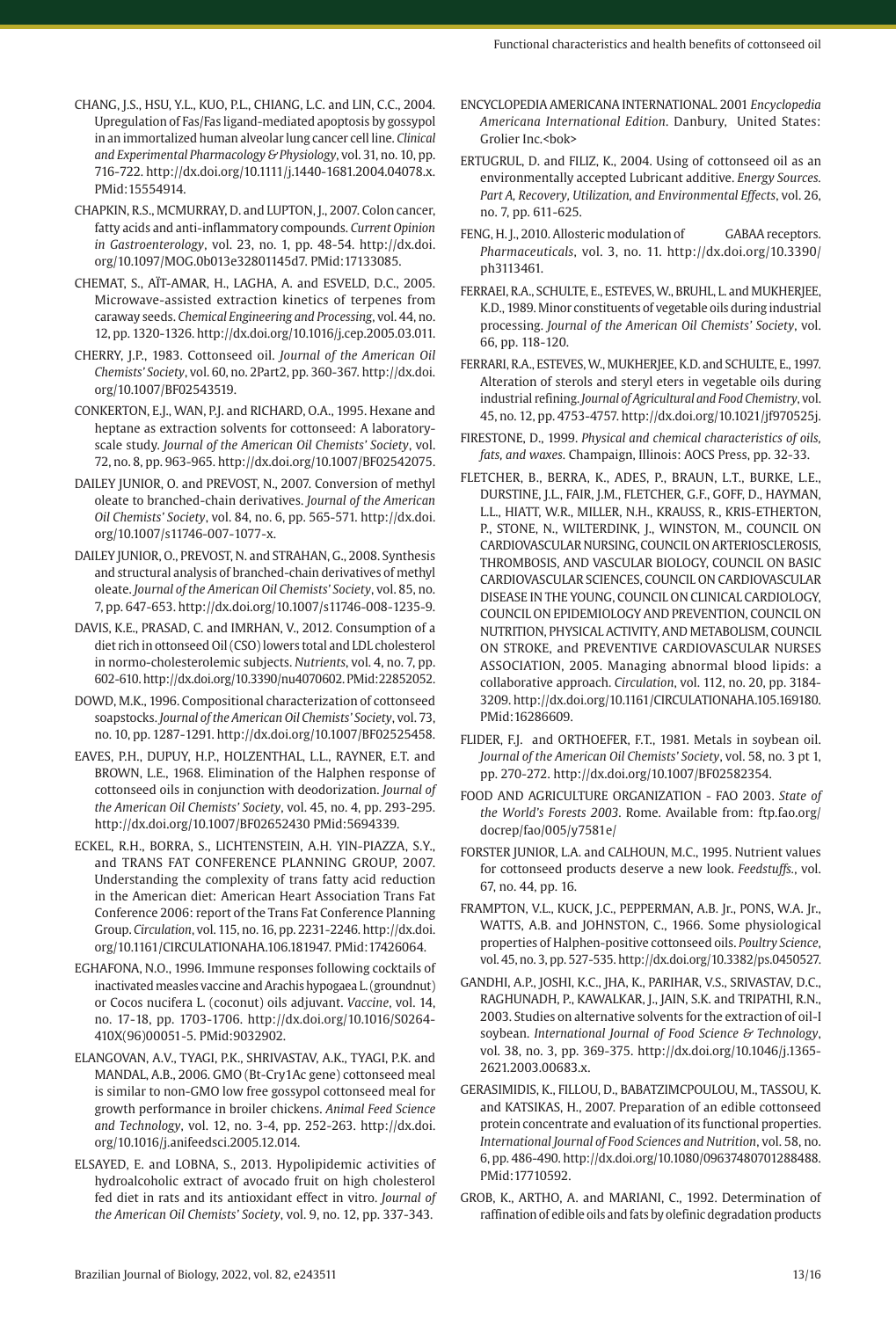of sterols and squalen, using coupled LC-GC. *European Journal of Lipid Science and Technology*, vol. 94, no. 10, pp. 394-399.

- HARRIS, J.A., MAGNE, F.C. and SKAU, E.L., 1964. Methods for the determination of cyclopropenoid fatty acids. IV. Application of the step-wise HBr titration method to the analysis of refined and crude cottonseed oils. *Journal of the American Oil Chemists' Society*, vol. 41, no. 4, pp. 309-311. [http://dx.doi.org/10.1007/](https://doi.org/10.1007/BF02667026) [BF02667026.](https://doi.org/10.1007/BF02667026)
- HARRIS, W.S., MOZAFFARIAN, D., RIMM, E., KRIS-ETHERTON, P., RUDEL, L.L., APPEL, L.J., ENGLER, M.M., ENGLER, M.B. and SACKS, F., 2009. Omega-6 fatty acids and risk for cardiovascular disease: a science advisory from the American Heart Association Nutrition Subcommittee of the Council on Nutrition, Physical Activity, and Metabolism. *Circulation*, vol. 119, no. 6, pp. 902- 907. [PMid:19171857.](https://www.ncbi.nlm.nih.gov/entrez/query.fcgi?cmd=Retrieve&db=PubMed&list_uids=19171857&dopt=Abstract)
- HENDRIX, B. and STEWART, J., 2005. Estimation of the nuclear DNA content of gossypium species. *Annals of Botany*, vol. 95, no. 5, pp. 789-797. [http://dx.doi.org/10.1093/aob/mci078](https://doi.org/10.1093/aob/mci078). [PMid:15701660.](https://www.ncbi.nlm.nih.gov/entrez/query.fcgi?cmd=Retrieve&db=PubMed&list_uids=15701660&dopt=Abstract)
- HOFFMANN, G., 1989. *The chemistry and technology of edible oils and fats and their fat products*. New York: Academic, pp. 139- 200. [http://dx.doi.org/10.1016/B978-0-12-352055-5.50011-5](https://doi.org/10.1016/B978-0-12-352055-5.50011-5).
- HOU, D.X., UTO, T., TONG, X., TAKESHITA, T., TANIGAWA, S., IMAMURA, I., OSE, T. and FUJII, M., 2004. Involvement of reactive oxygen species-independent mitochondrial pathway in gossypol induced apoptosis. *Archives of Biochemistry and Biophysics*, vol. 428, no. 2, pp. 179-187. [http://dx.doi.org/10.1016/j.](https://doi.org/10.1016/j.abb.2004.06.007) [abb.2004.06.007](https://doi.org/10.1016/j.abb.2004.06.007)[. PMid:15246875.](https://www.ncbi.nlm.nih.gov/entrez/query.fcgi?cmd=Retrieve&db=PubMed&list_uids=15246875&dopt=Abstract)
- HU, Y.F., CHANG, C.J., BRUEGGEMEIER, R.W. and LIN, Y.C., 1994. Presence of antitumor activities in the milk collected from gossypol-treated dairy cows. *Cancer Letters*, vol. 87, no. 1, pp. 17-23. [http://dx.doi.org/10.1016/0304-3835\(94\)90404-9](https://doi.org/10.1016/0304-3835(94)90404-9). [PMid:7954365.](https://www.ncbi.nlm.nih.gov/entrez/query.fcgi?cmd=Retrieve&db=PubMed&list_uids=7954365&dopt=Abstract)
- HUANG, G., ZHONG, X., CAO, Y. and CHEN, Y., 2007. Antiproliferative effects of conjugated linoleic acid on human colon adenocarcinoma cell line Caco-2. *Asia Pacific Journal of Clinical Nutrition*, vol. 16, no. 1, suppl. 1, pp. 432-436. [PMid:17392145.](https://www.ncbi.nlm.nih.gov/entrez/query.fcgi?cmd=Retrieve&db=PubMed&list_uids=17392145&dopt=Abstract)
- JIANG, J., SUGIMOTO, Y., LIU, S., CHANG, H.L., PARK, K.Y., KULP, S.K. and LIN, Y.C., 2004. The inhibitory effects of gossypol on human prostate cancer cells - PC3 are associated with transforming growth factor beta1 (TGFbeta1) signal transduction pathway. *Anticancer Research*, vol. 24, no. 1, pp. 91-100[. PMid:15015581.](https://www.ncbi.nlm.nih.gov/entrez/query.fcgi?cmd=Retrieve&db=PubMed&list_uids=15015581&dopt=Abstract)
- JONES, L. and KING, C., 1996. Cottonseed oil. In: Y.H. HUI, ed. *Baileys industrial oil and fat products*. New York: John Wiley & Sons, Inc., vol. 2, pp. 166-209, chap. 4.
- JONES, L.A., 1991. Definition of gossypol and its prevalence in cottonseed products. In: L.A. JONES, D.H. KINARD and J.S. MILLS. eds. *Cattle research with gossypol containing feeds: a collection of papers addressing gossypol effects in cattle*. Memphis: National Cottonseed Products Assoc.
- KHAN, N. and HASSAN, G., 2011. Genetic effects on morphological and yield traits in cotton (Gossypium hirsutum L.). *Spanish Journal of Agricultural Research*, vol. 9, no. 2, pp. 460-472. [http://](https://doi.org/10.5424/sjar/20110902-166-10) [dx.doi.org/10.5424/sjar/20110902-166-10.](https://doi.org/10.5424/sjar/20110902-166-10)
- KIM, H.J. and TRIPLETT, B.A., 2001. Cotton fiber growth in planta and in vitro. Models for plant cell elongation and cell wall biogenesis. *Plant Physiology*, vol. 127, no. 4, pp. 1361-1366. [http://dx.doi.org/10.1104/pp.010724](https://doi.org/10.1104/pp.010724) [PMid:11743074.](https://www.ncbi.nlm.nih.gov/entrez/query.fcgi?cmd=Retrieve&db=PubMed&list_uids=11743074&dopt=Abstract)
- KIRK, J.H. and HIGGINBOTHAM, G.E., 1999. PIMA cotton, gossypol and dairy cattle- is it a bad combination?. *The Western Dairyman*, vol. 80, no. 8, pp. 32-33.
- KUK, M.S. and BALLEW, A.G., 1993. The potential of soap stock derived film: cottonseed and safflower. *Journal of the American Oil Chemists' Society*, vol. 76, no. 11, pp. 1367-1369.
- KUK, M.S., TETLOW, R. and DOWD, M.K., 2005. New and expanded uses of oilseed products and by products. *Journal of the American Oil Chemists' Society*, vol. 82, no. 8, pp. 609-612.
- LEE, M. and BAE, M., 2007. Docosahexaenoic acid induces apoptosis in CYP2E1-containing HepG2 cells by activating the c-Jun Nterminal protein kinase related mitochondrial damage. *The Journal of Nutritional Biochemistry*, vol. 18, no. 5, pp. 348-354. [http://dx.doi.org/10.1016/j.jnutbio.2006.06.003](https://doi.org/10.1016/j.jnutbio.2006.06.003). [PMid:16963249.](https://www.ncbi.nlm.nih.gov/entrez/query.fcgi?cmd=Retrieve&db=PubMed&list_uids=16963249&dopt=Abstract)
- LEONE, A.M., LIUZZI, V., LA NOTTE, E. and SANTORO, M., 1984. Steroli, metilsterolie dimetilsteroli di alcuni oli vegetali con particolare riguardo a quelli di olive. Possibile loro ruolo nella caratterizzazione di alcuni prodotti.Loro variazione nel processo di rettifica. *La Rivista Italiana delle Sostanze Grasse*, vol. 61, pp. 69-89.
- LIAUW, M.Y., NATAN, F.A., WIDIYANTI, P., IKASARI, D., INDRASWATI, N. and SOETAREDJO, F.E., 2008. Extraction of neem oil (*Azadirachta indica A. Juss*) using n-hexane and ethanol: studies of oil quality, kinetic and thermodynamic. *ARPN Journal of Engineering and Applied Sciences*, vol. 3, no. 3, pp. 49-54.
- LISA, M. and HOLCAPEK, M., 2008. Triacylglycerols profiling in plant oils important in food industry, dietetics and cosmetics using high-performance liquid chromatography-atmospheric pressure chemical ionization mass spectrometry. *Journal of Chromatography. A*, vol. 1198–1199, pp. 115-130. [http://dx.doi.](https://doi.org/10.1016/j.chroma.2008.05.037) [org/10.1016/j.chroma.2008.05.037.](https://doi.org/10.1016/j.chroma.2008.05.037) [PMid:18539288.](https://www.ncbi.nlm.nih.gov/entrez/query.fcgi?cmd=Retrieve&db=PubMed&list_uids=18539288&dopt=Abstract)
- LIU, Q., SINGH, S. and GREEN, A., 2000. Genetic modification of cotton seed oil using inverted-repeat gene-silencing techniques. *Biochemical Society Transactions*, vol. 28, no. 6, pp. 927-929. [http://dx.doi.org/10.1042/bst0280927](https://doi.org/10.1042/bst0280927)[. PMid:11288706.](https://www.ncbi.nlm.nih.gov/entrez/query.fcgi?cmd=Retrieve&db=PubMed&list_uids=11288706&dopt=Abstract)
- LIU, Q., SINGH, S. and GREEN, A., 2002a. High-oleic and high-stearic cottonseed oils: nutritionally improved cooking oils developed using gene silencing. *Journal of the American College of Nutrition*, vol. 21, no. 3, (suppl.), pp. 205S-211S. [http://dx.doi.org/10.108](https://doi.org/10.1080/07315724.2002.10719267) [0/07315724.2002.10719267](https://doi.org/10.1080/07315724.2002.10719267). [PMid:12071306.](https://www.ncbi.nlm.nih.gov/entrez/query.fcgi?cmd=Retrieve&db=PubMed&list_uids=12071306&dopt=Abstract)
- LIU, Q., SINGH, S.P., BRUBAKER, C.L., SHARP, P.J., GREEN, A.G. and MARSHALL, D.R., 1999. Molecular cloning and expression of a cDNA encoding a microsomal \_-6 fatty acid desaturase in cotton (*Gossypium hirsutum* L.). *Australian Journal of Plant Physiology*, vol. 26, pp. 101-106.
- LIU, Q., SINGH, S.P., SHARP, P.J., GREEN, A.G. and MARSHALL, D.R., 1996. Nucleotide sequence of a cDNA from Gossypium hirsutum encoding a stearoyl-acyl carrier protein desaturase (Accession No. X95988) (OGR 96-012). *Plant Physiology*, vol. 110, pp. 1435.
- LIU, S., KULP, S.K., SUGIMOTO, Y., JIANG, J., CHANG, H.L., DOWD, M.K., WAN, P. and LIN, Y.C., 2002b. The (-)-enantiomer of gossypol possesses higher anticancer potency than racemic gossypol in human breast cancer. *Anticancer Research*, vol. 22, no. 1A, pp. 33-38[. PMid:12017312.](https://www.ncbi.nlm.nih.gov/entrez/query.fcgi?cmd=Retrieve&db=PubMed&list_uids=12017312&dopt=Abstract)
- LLOYD-JONES, D.M., HONG, Y., LABARTHE, D., MOZAFFARIAN, D., APPEL, L.J., VAN HORN, L., GREENLUND, K., DANIELS, S., NICHOL, G., TOMASELLI, G.F., ARNETT, D.K., FONAROW, G.C., HO, P.M., LAUER, M.S., MASOUDI, F.A., ROBERTSON, R.M., ROGER, V., SCHWAMM, L.H., SORLIE, P., YANCY, C.W., ROSAMOND, W.D., and AMERICAN HEART ASSOCIATION STRATEGIC PLANNING TASK FORCE AND STATISTICS COMMITTEE, 2010. Defining and setting national goals for cardiovascular health promotion and disease reduction: The American Heart Association's Strategic Impact Goal Through 2020 and Beyond. *Circulation*, vol. 121, no. 4, pp. 586-613. [http://dx.doi.org/10.1161/](https://doi.org/10.1161/CIRCULATIONAHA.109.192703) [CIRCULATIONAHA.109.192703](https://doi.org/10.1161/CIRCULATIONAHA.109.192703). [PMid:20089546.](https://www.ncbi.nlm.nih.gov/entrez/query.fcgi?cmd=Retrieve&db=PubMed&list_uids=20089546&dopt=Abstract)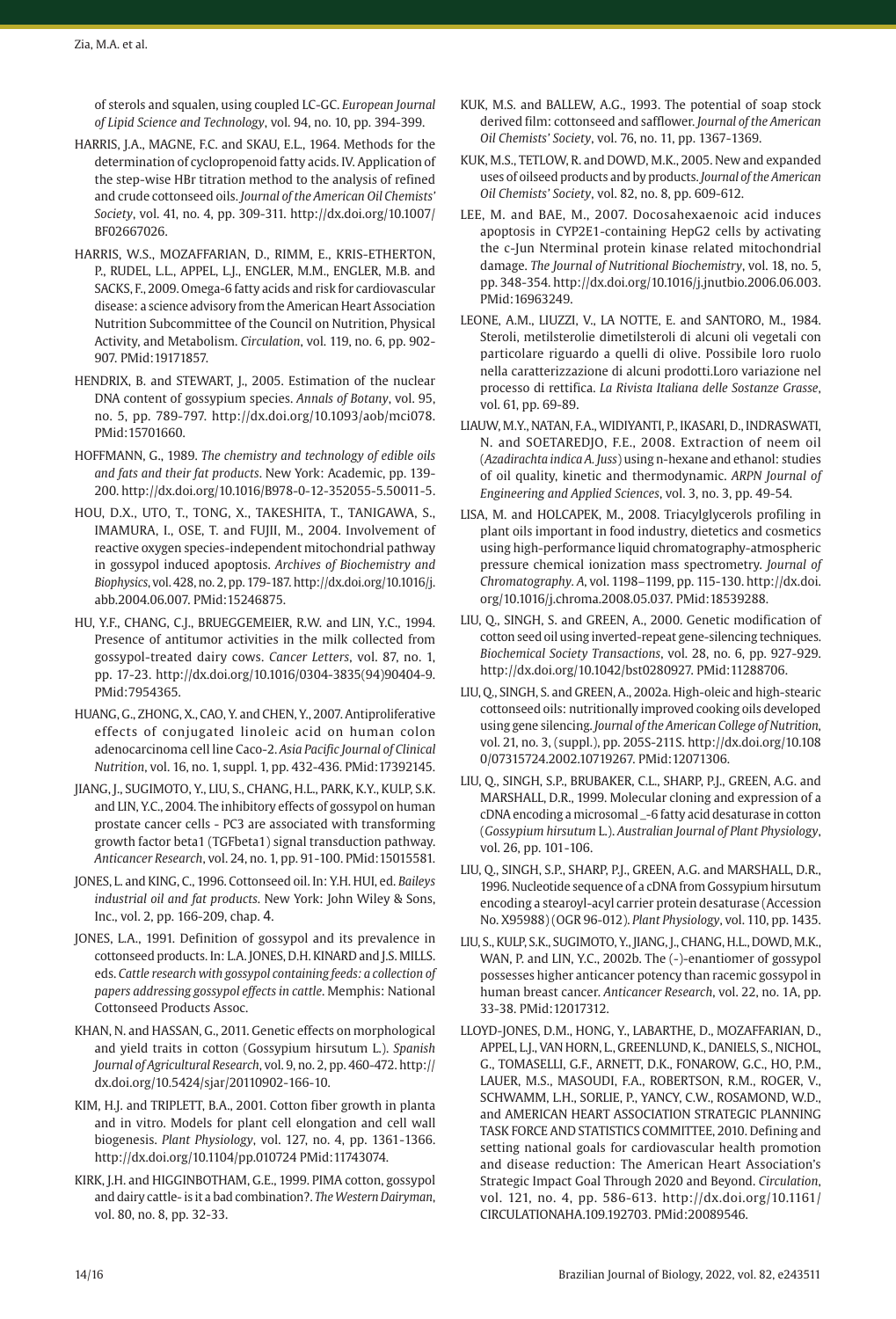- LO, K.V., BULLEY, N.C.R. and KWONG, E., 1985. Sequencing aerobic batch reactor treatment of milking parlour wastewater. *Agricultural Wastes*, vol. 13, no. 2, pp. 131-136. [http://dx.doi.](https://doi.org/10.1016/0141-4607(85)90019-8) [org/10.1016/0141-4607\(85\)90019-8](https://doi.org/10.1016/0141-4607(85)90019-8).
- MELCER, H., BEDFORD, W.K., TOPNIK, B.H. and SCHMIDTKE, N.W., 1987. Title. *JWPCF*, vol. 59, pp. 19.
- MUKHAMEDIEV, M.G., AUELBEKOV, S.A., SHARIPOVA, Z.T., BABAEV, T.M., MUSAEV, U.N. and ASLANOV, K.A., 1986. Polymer complexes of gossypol and their antiviral activity. *Pharmaceutical Chemistry Journal*, vol. 20, no. 4, pp. 276-278. [http://dx.doi.org/10.1007/](https://doi.org/10.1007/BF00758817) [BF00758817.](https://doi.org/10.1007/BF00758817)
- NATIONAL COORDINATING GROUP ON MALE ANTIFERTILITY AGENTS, 1979. Gossypol - a new antifertility agent for males. *Gynecologic and Obstetric Investigation*, vol. 10, no. 4, pp. 163-176. [http://dx.doi.org/10.1159/000299937](https://doi.org/10.1159/000299937)[. PMid:393575.](https://www.ncbi.nlm.nih.gov/entrez/query.fcgi?cmd=Retrieve&db=PubMed&list_uids=393575&dopt=Abstract)
- NORCIA, L.N. and ROSENTHAL, B.E., 1996. Sterol content of some plant oils; further observations on fast-reacting sterols. *Journal of the American Oil Chemists' Society*, vol. 43, no. 3, pp. 168-170. [http://dx.doi.org/10.1007/BF02646295.](https://doi.org/10.1007/BF02646295) [PMid:5907623.](https://www.ncbi.nlm.nih.gov/entrez/query.fcgi?cmd=Retrieve&db=PubMed&list_uids=5907623&dopt=Abstract)
- O'BRIEN, J., WILSON, I., ORTON, T. and POGNAN, F., 2000. Investigation of the Alamar Blue (resazurin) fluorescent dye for the assessment of mammalian cell cytotoxicity. *European Journal of Biochemistry*, vol. 267, no. 17, pp. 5421-5426. [http://](https://doi.org/10.1046/j.1432-1327.2000.01606.x) [dx.doi.org/10.1046/j.1432-1327.2000.01606.x](https://doi.org/10.1046/j.1432-1327.2000.01606.x) [PMid:10951200.](https://www.ncbi.nlm.nih.gov/entrez/query.fcgi?cmd=Retrieve&db=PubMed&list_uids=10951200&dopt=Abstract)
- O'BRIEN, R.D.O. and WAKELYN, P.J., 2005. Cottonseed oil: an oil for trans-free options. *Journal of Food Technology*, vol. 16, no. 11, pp. 677-679.
- O'BRIEN, R.D. and WAN, P.J., 2001. Cottonseed oil: processing and utilization. In: R. WILSON, eds. *Proceedings of the World Conference and Exhibition on Oilseed Processing and Utilization*. Champaign, IL : AOCS Press, pp. 16.
- PALIS, J.C. and IRVINE, R.L., 1985. Nitrogen removal in a low-loaded single tank sequencing batch reactor. *Journal - Water Pollution Control Federation*, vol. 57, no. 1, pp. 82-86.
- PARK WALDROUP and NATIONAL COTTONSEED PRODUCTS ASSOCIATION – NCPA, 2000. *NCPA oil mill industry survey*. USA: NCPA. Summary, Industry Data. NCPA Technical Files. 1999 Data collection.
- PENNINGTON, J.A.T. and BOWES, A.P., 1994. *Bowes and Church's food values of portions commonly used*. New York: J. B. Lippincott Co.
- PERCIVAL, A.E., WENDEL, J.E. and STEWART, J.M., 1999. *Cotton origin, history, technology and production*. New York: John Wiley and Sons, pp. 33-63.
- PHELPS, R.A., SHENSTONE, F.S., KEMMERER, A.R. and EVANS, R.J., 1965. A review of cyclopropenoid compounds: biological effects of some derivatives. *Poultry Science*, vol. 44, no. 2, pp. 358-394. [http://dx.doi.org/10.3382/ps.0440358](https://doi.org/10.3382/ps.0440358)[. PMid:14340723.](https://www.ncbi.nlm.nih.gov/entrez/query.fcgi?cmd=Retrieve&db=PubMed&list_uids=14340723&dopt=Abstract)
- POKORNY, J., YANISHLIEVA, N. and GORDON, M. (2000). *Antioxidants in food: practical applications*. New York: CRC Press.
- RADCLIFFE, J.D. and CZAJKA-NARINS, D.M., 2006. Lipids and tocopherols in serum and liver of female rats fed diets containing corn oil or cottonseed oil. *Plant Foods for Human Nutrition (Dordrecht, Netherlands)*, vol. 61, no. 1, pp. 35-38. [http://dx.doi.](https://doi.org/10.1007/s11130-006-0011-y) [org/10.1007/s11130-006-0011-y](https://doi.org/10.1007/s11130-006-0011-y)[. PMid:16736386.](https://www.ncbi.nlm.nih.gov/entrez/query.fcgi?cmd=Retrieve&db=PubMed&list_uids=16736386&dopt=Abstract)
- RADCLIFFE, J.D., KING, C.C., CZAJKA-NARINS, D.M. and IMRHAN, V., 2001. Serum and liver lipids in rats fed diets containing corn oil, cottonseed oil, or a mixture of corn and cottonseed oils. *Plant Foods for Human Nutrition (Dordrecht, Netherlands)*, vol. 56, no. 1, pp. 51-60. [http://dx.doi.org/10.1023/A:1008189503099](https://doi.org/10.1023/A:1008189503099). [PMid:11213168.](https://www.ncbi.nlm.nih.gov/entrez/query.fcgi?cmd=Retrieve&db=PubMed&list_uids=11213168&dopt=Abstract)
- SAKAI, Y., SASAHIRA, T., OHMORI, H., YOSHIDA, K. and KUNIYASU, H., 2006. Conjugated linoleic acid reduced metastasized LL2

tumors in mouse peritoneum. *Virchows Archiv*, vol. 449, no. 3, pp. 341-347. [http://dx.doi.org/10.1007/s00428-006-0249-7](https://doi.org/10.1007/s00428-006-0249-7). [PMid:16896890.](https://www.ncbi.nlm.nih.gov/entrez/query.fcgi?cmd=Retrieve&db=PubMed&list_uids=16896890&dopt=Abstract)

- SAWAN, M.Z., HAFEEZ, S., BASYONY, A.E. and ALKASSAS, R., 2006. Cottonseed, protein, oil yields and oil properties as affected by nitrogen fertilization and foliar application of potassium and a plant growth retardant. *World Journal of Agricultural Sciences*, vol. 2, pp. 56-65.
- SAXENA, D.K., SHSHARAND, S.K. and SAMBI, S.S., 2011. Comparative extraction of cottonseed oil by n-hexane and ethanol. *Journal of Engineering and Applied Sciences (Asian Research Publishing Network)*, vol. 6, pp. 84-89.
- SAYYAR, S., ABIDIN, Z.Z., YUNUS, R. and MUHAMMAD, A., 2009. Extraction of Oil from Jatropha Seeds-Optimization and Kinetics. *American Journal of Applied Sciences*, vol. 6, no. 7, pp. 1390-1395. [http://dx.doi.org/10.3844/ajassp.2009.1390.1395.](https://doi.org/10.3844/ajassp.2009.1390.1395)
- SCHRÖDER, U. and SVENSON, S.B., 1999. Nasal and parenteral immunizations with diphtheria toxoid using monoglyceride/ fatty acid lipid suspensions as adjuvants. *Vaccine*, vol. 17, no. 15-16, pp. 2096-2103. [http://dx.doi.org/10.1016/S0264-](https://doi.org/10.1016/S0264-410X(98)00408-3) [410X\(98\)00408-3](https://doi.org/10.1016/S0264-410X(98)00408-3). [PMid:10217612.](https://www.ncbi.nlm.nih.gov/entrez/query.fcgi?cmd=Retrieve&db=PubMed&list_uids=10217612&dopt=Abstract)
- SEKHAR, S.C. and RAO, V.K.B., 2011. Cottonseed oil as health oil. *Pertanika. Journal of Tropical Agricultural Science*, vol. 34, pp. 17-24.
- SHAHIDI, F., 2005. *Bailey's industrial oil and fat products*. New Jersey: John Wiley & Sons. [http://dx.doi.org/10.1002/047167849X.](https://doi.org/10.1002/047167849X)
- SHENSTONE, F.S. and VICKERY, J.R., 1961. Occurrence of cyclopropene acids in some plants of the order Malvales. *Nature*, vol. 190, no. 4771, pp. 168-169. [http://dx.doi.org/10.1038/190168b0](https://doi.org/10.1038/190168b0).
- SOTELO, A., VILLIAVICENCIO, H. and MONTALVO, I., 2005. Gossypol content on leaves and seeds from some wild Malveaceae species. *African Journal of Traditional, Complementary, and Alternative Medicines*, vol. 2, no. 1, pp. 4-12.
- SUN, J.H., 1998. Research headway of immunopotentiator. *Helongjiang Ani. Hus. Vet. Med.*, vol. 2, no. 4, pp. 40-42.
- TAGHVAEI, M., JAFARI, S.M., ASSADPOOR, E., NOWROUZIEH, S. and ALISHAH, O., 2014. Optimization of microwaveassisted extraction of cottonseed oil and evaluation of its oxidative stability and physicochemical properties. *Food Chemistry*, vol. 160, pp. 90-97. [http://dx.doi.org/10.1016/j.](https://doi.org/10.1016/j.foodchem.2014.03.064) [foodchem.2014.03.064](https://doi.org/10.1016/j.foodchem.2014.03.064)[. PMid:24799213.](https://www.ncbi.nlm.nih.gov/entrez/query.fcgi?cmd=Retrieve&db=PubMed&list_uids=24799213&dopt=Abstract)
- TEAH, Y.K. and ONG, A.S.H., 1986. Palm oil and palm oil products for puff pastry margarine. *Palm Oil Developments*, vol. 4, pp. 17-18.
- TENG, C.S., 1998. c-fos protein expression in apoptotic rat spermatocytes induced by gossypol. *Contraception*, vol. 57, no. 4, pp. 281-286. [http://dx.doi.org/10.1016/S0010-7824\(98\)00023-](https://doi.org/10.1016/S0010-7824(98)00023-7) [7.](https://doi.org/10.1016/S0010-7824(98)00023-7) [PMid:9649921.](https://www.ncbi.nlm.nih.gov/entrez/query.fcgi?cmd=Retrieve&db=PubMed&list_uids=9649921&dopt=Abstract)
- TERIGAR, B.G., BALASUBRAMANIAN, S., BOLDOR, D., XU, Z., LIMA, M. and SABLIOV, C.M., 2010. Continuous microwave-assisted isoflavone extraction system: design and performance evaluation. *Bioresource Technology*, vol. 101, no. 7, pp. 2466- 2471. [http://dx.doi.org/10.1016/j.biortech.2009.11.039](https://doi.org/10.1016/j.biortech.2009.11.039). [PMid:20018507.](https://www.ncbi.nlm.nih.gov/entrez/query.fcgi?cmd=Retrieve&db=PubMed&list_uids=20018507&dopt=Abstract)
- TSUZUKI, T., KAMBE, T., SHIBATA, A., KAWAKAMI, Y., NAKAGAWA, K. and MIYAZAWA, T., 2007. Conjugated EPA activates mutant p53 via lipid peroxidation and induces p53-dependent apoptosis in DLD-1 colorectal adenocarcinoma human cells. *Biochimica et Biophysica Acta*, vol. 1771, no. 1, pp. 20-30. [http://dx.doi.](https://doi.org/10.1016/j.bbalip.2006.11.006) [org/10.1016/j.bbalip.2006.11.006](https://doi.org/10.1016/j.bbalip.2006.11.006)[. PMid:17196878.](https://www.ncbi.nlm.nih.gov/entrez/query.fcgi?cmd=Retrieve&db=PubMed&list_uids=17196878&dopt=Abstract)
- VAN ESBROECK, G. A., BOWMAN, D. T., MAY, O. L., and CALHOUN, D. S., 1999. Genetic similarity indices for ancestral cotton cultivars and their impact on genetic diversity estimates of